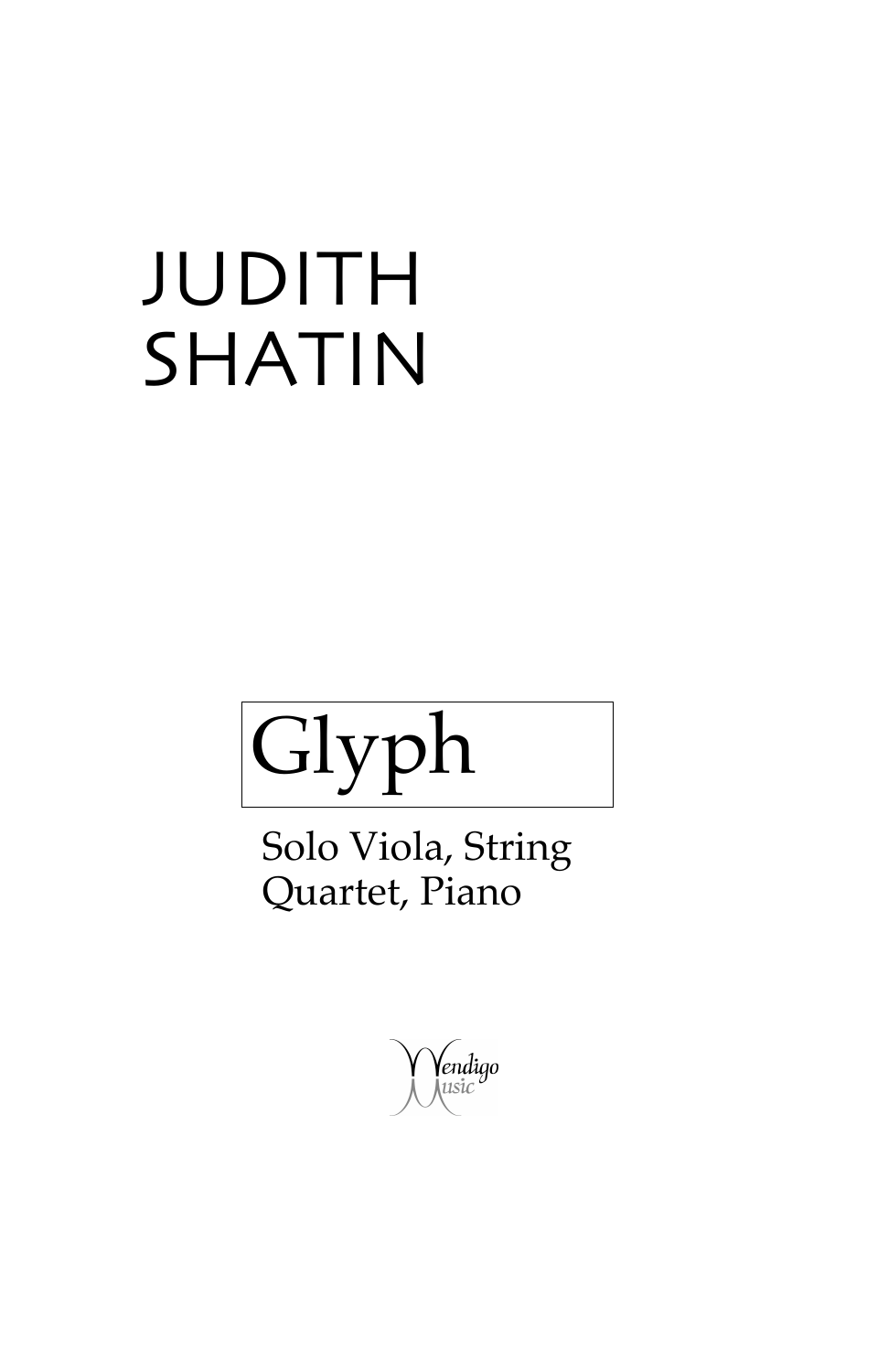## *Program Notes*

*Glyph*, (1984) for solo viola, string orchestra and piano is cast in four movements. A glyph is a figure carved in relief, and the title refers to the process of composition itself, the carving of sound in relief through time, and the internal carving of the composer's musical self that results. The four movements are titled *Luminous, Flickering, Ecstatic*, and *Incandescent*, all aspects of light. They refer to the qualities of both color and motion that characterize the unfolding of each movement.

The structure of *Glyph* is built around a concerto-like relationship between the solo viola, the other strings and piano. However, the relationships between them are often supportive rather than adversarial. A lyrical opening movement is followed by a piquant second movement, an ethereal third and a sharply driving finale. *Glyph* was commissioned by violist Rosemary Glyde, to whom it is dedicated. The original version, for viola, string quartet and piano, was composed at the Virginia Center for Creative Arts in 1984 and premiered by Ms. Glyde, the Manhattan String Quartet and pianist Norman Carey on November 14, 1984 at Merkin Hall in New York City. It has since been performed by a variety of ensembles, including the Chamber Music Society of Lincoln Center. For additional information, visit www.judithshatin.com.

 $-JS$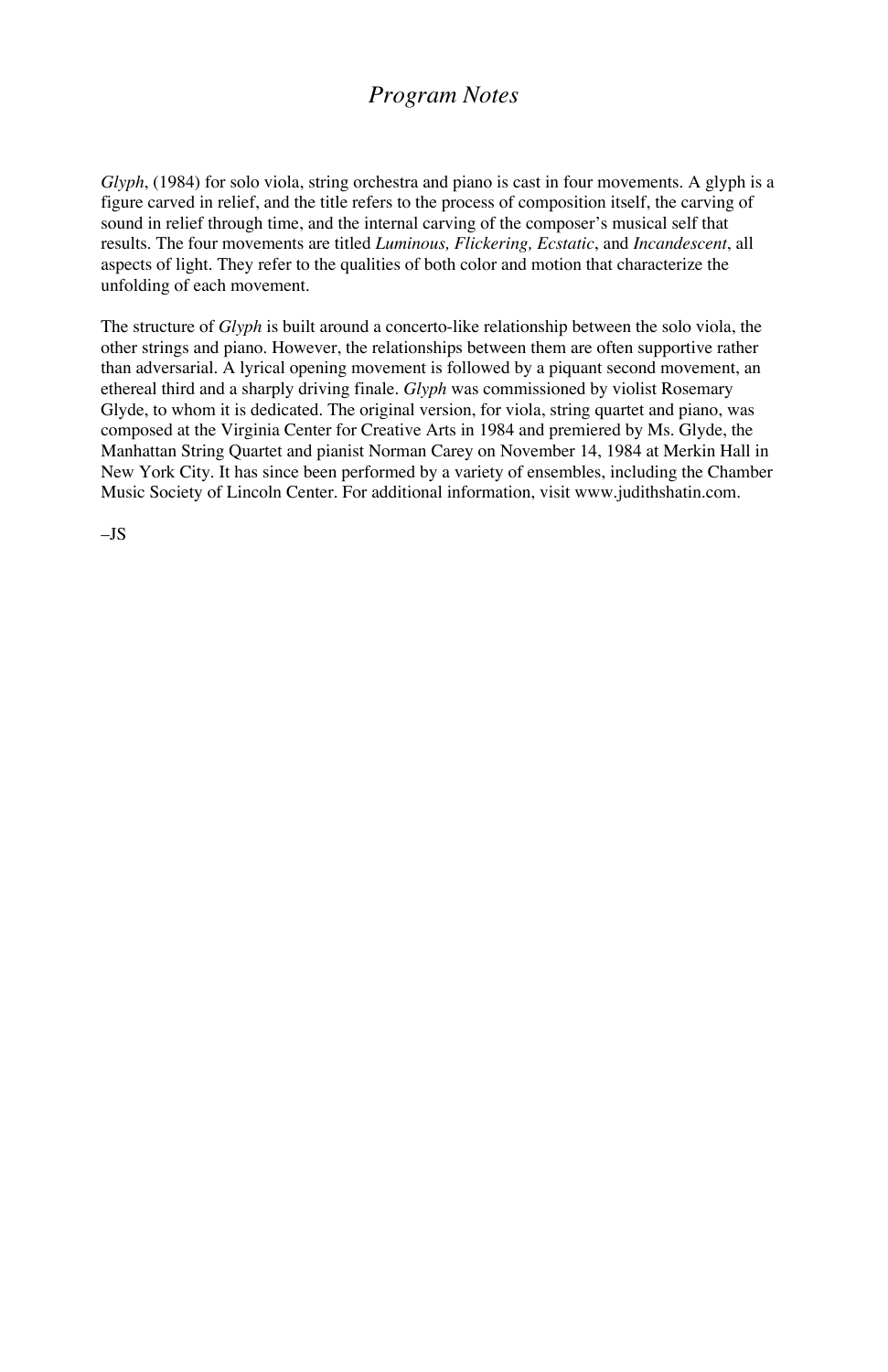Glyph For Viola, String Quartet, and Piano

**JUDITH SHATIN** 

**Edited by Rosemary Glyde** 

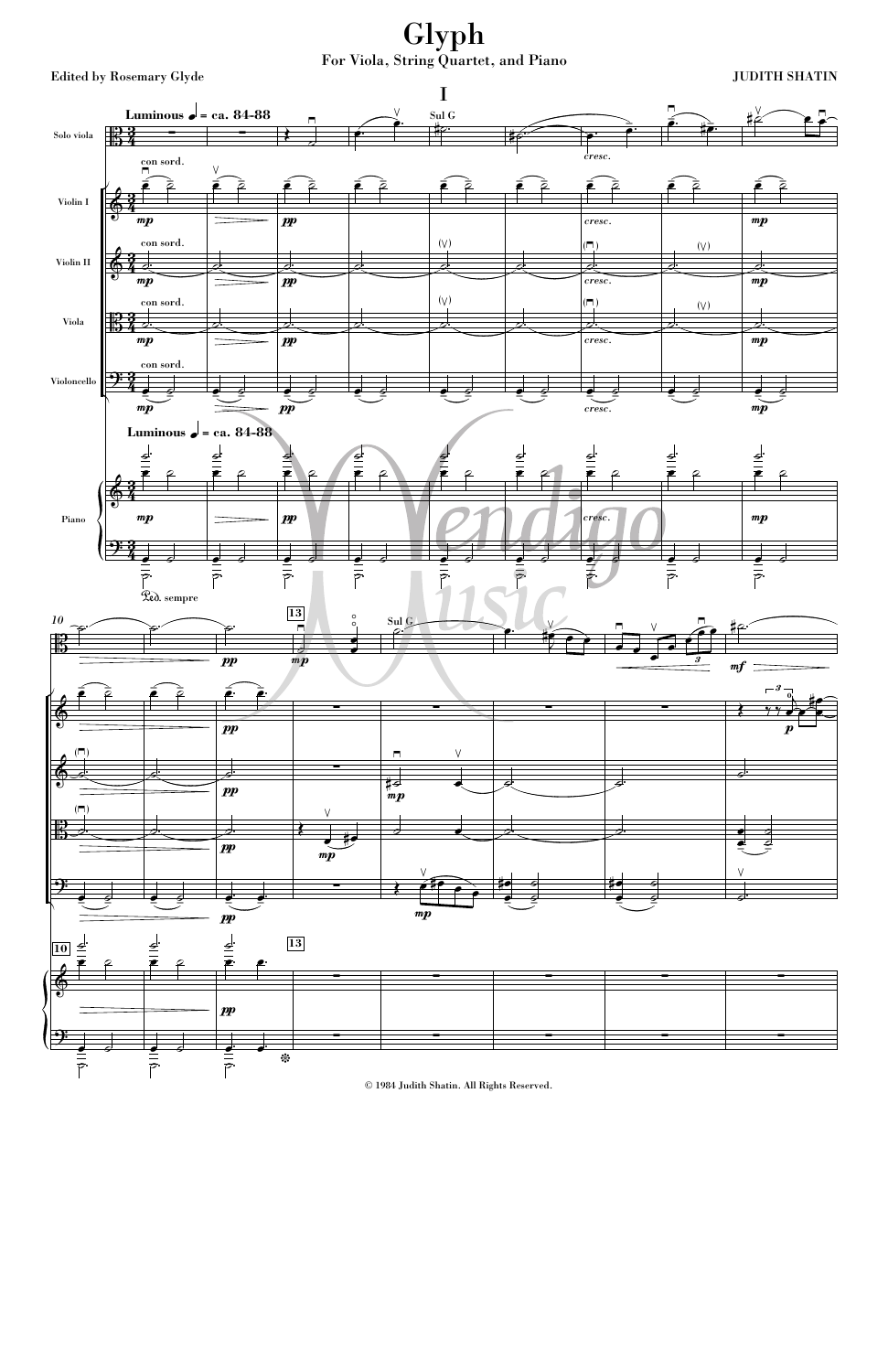

 $*\Lambda$  = short fermata

 $\overline{2}$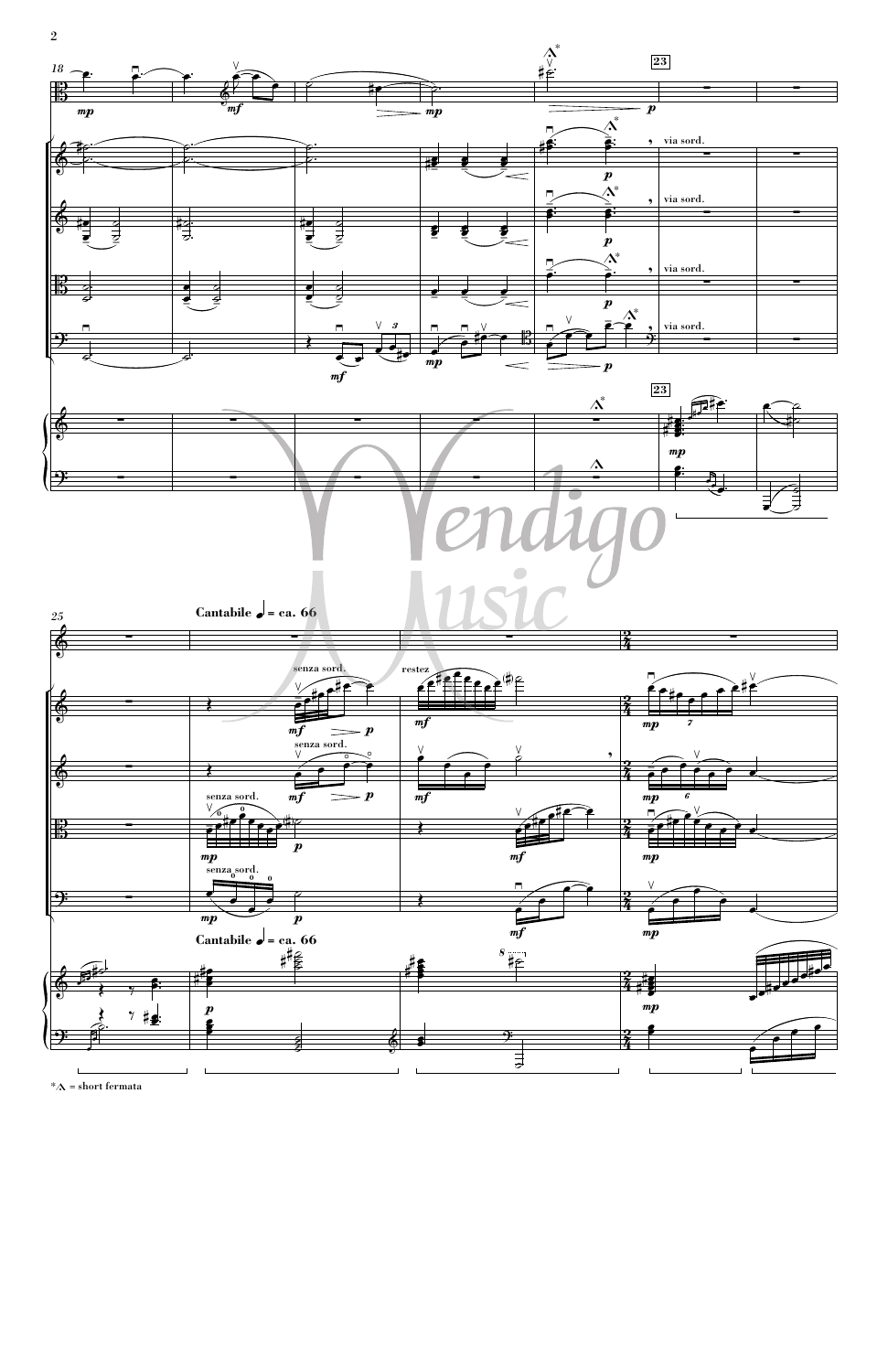

 $\sqrt{3}$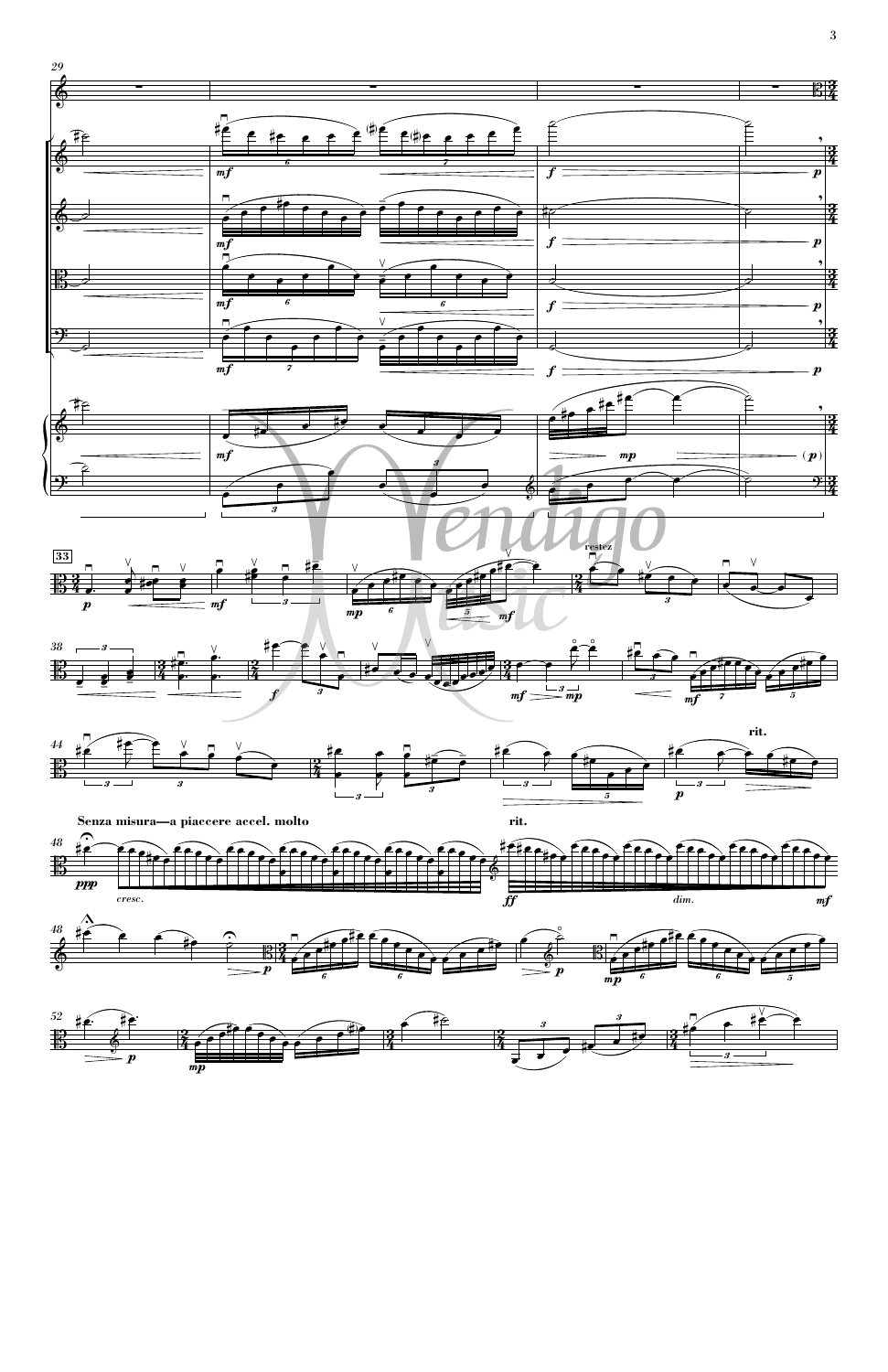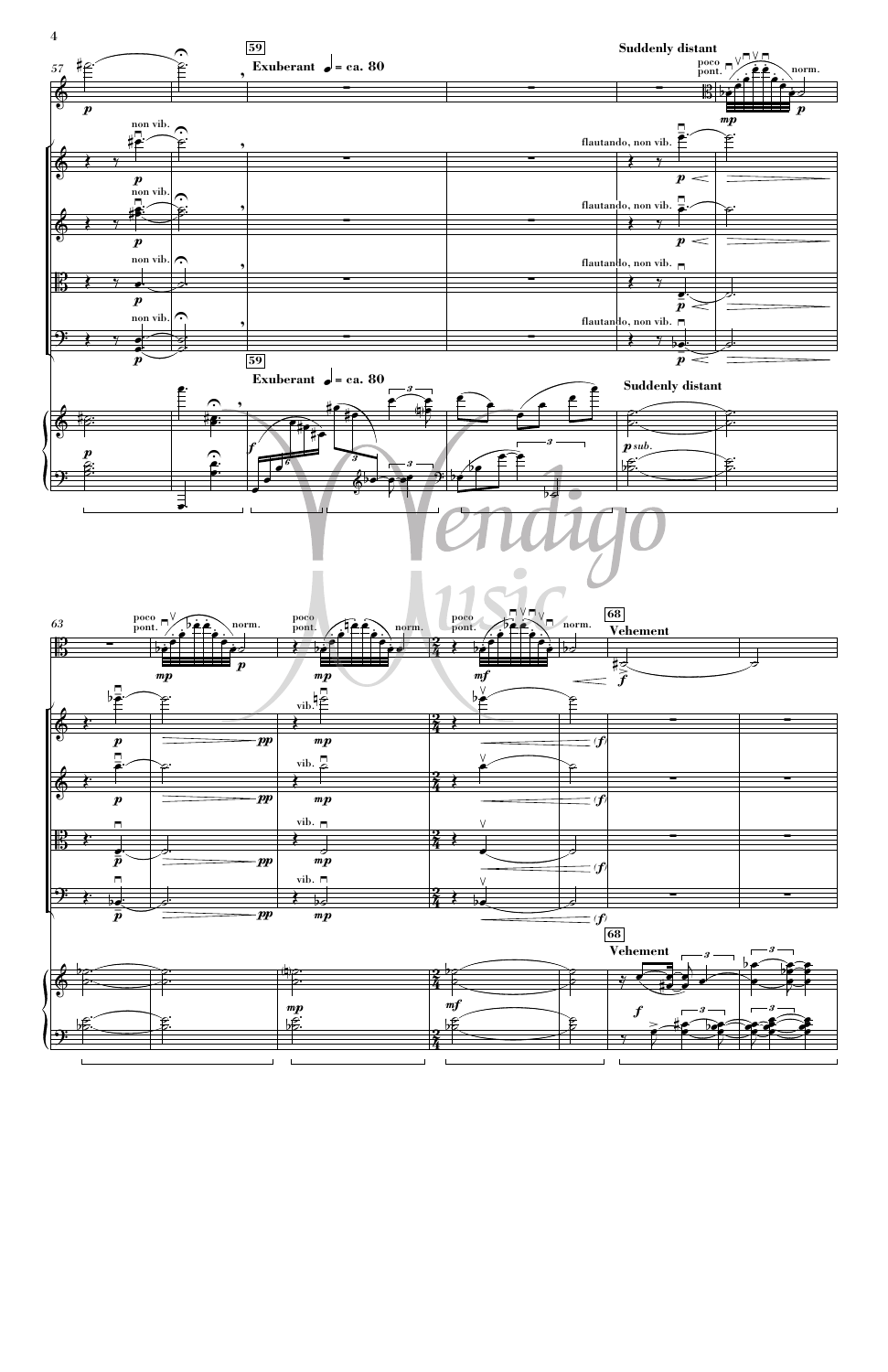

 $\overline{\mathbf{5}}$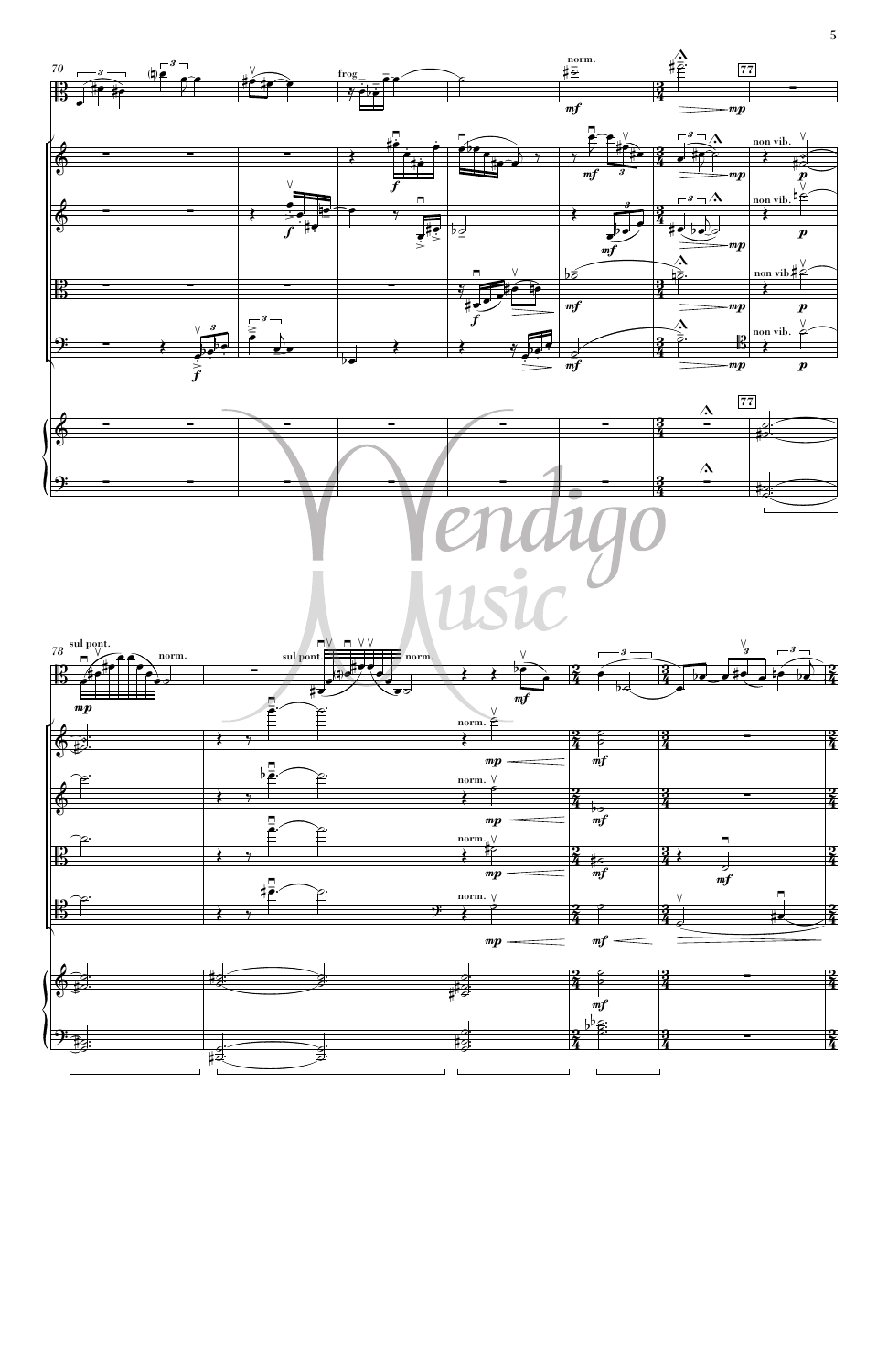

 $\boldsymbol{6}$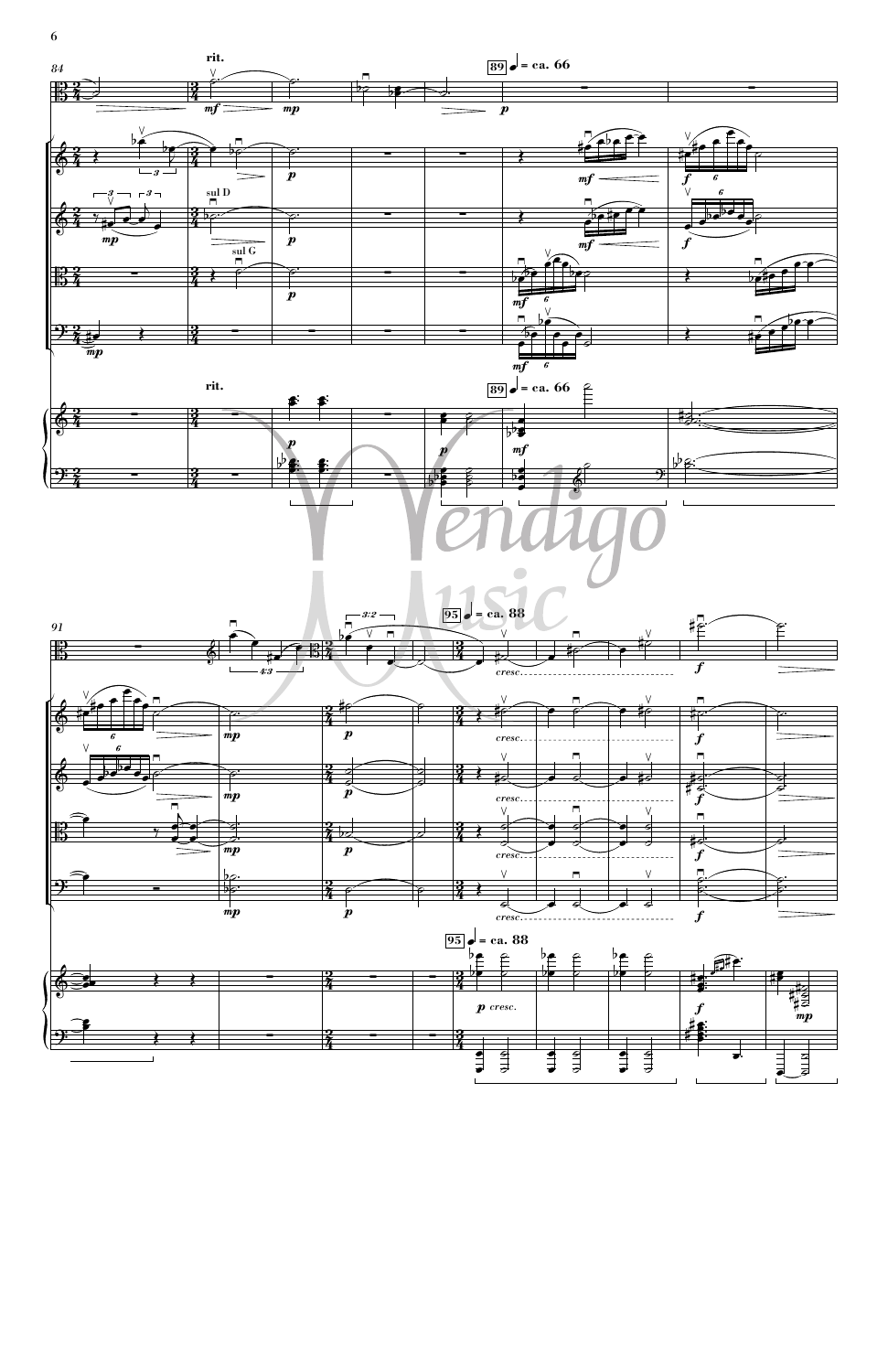



 $\sqrt{ }$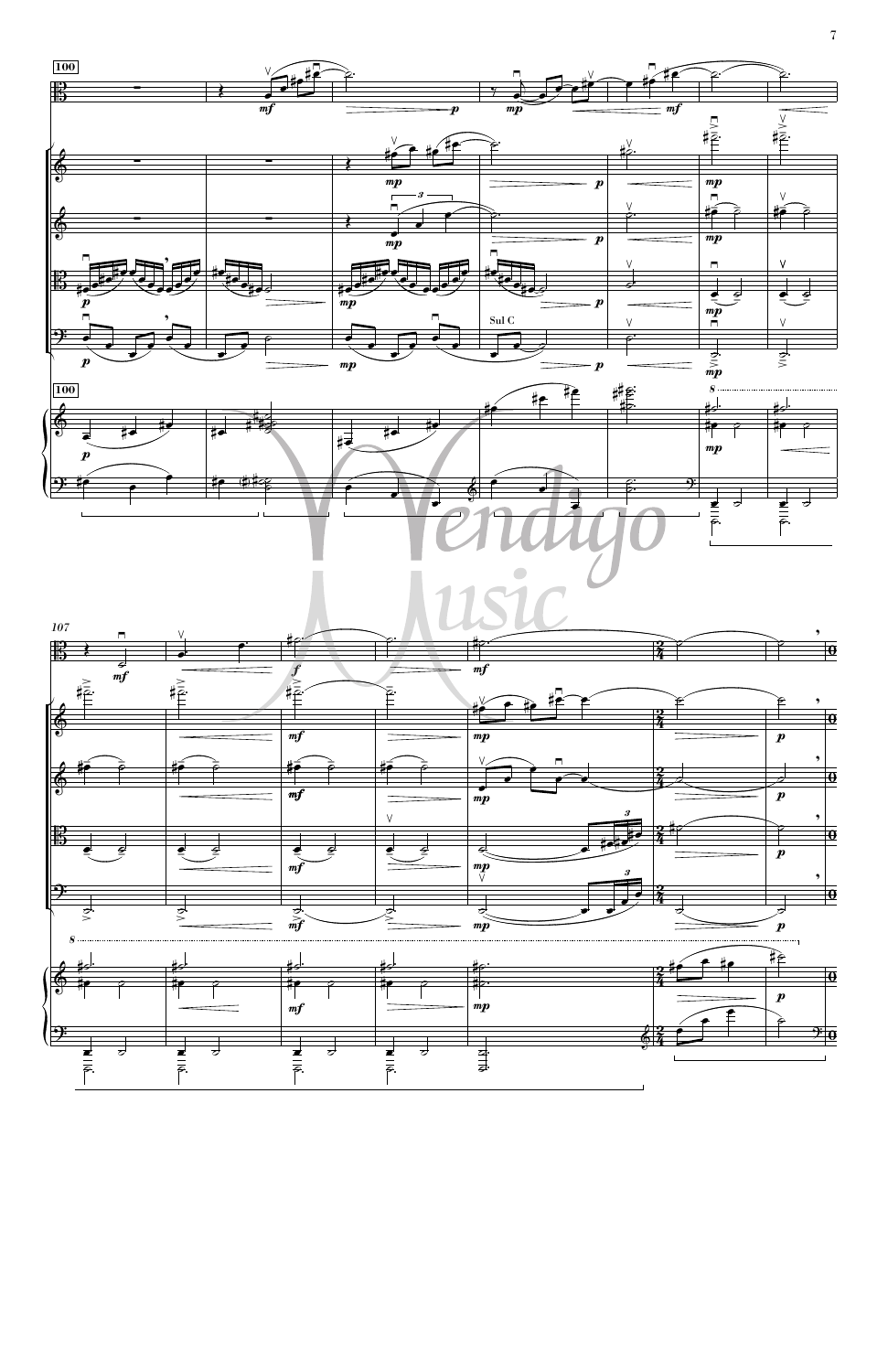

 ${\bf 8}$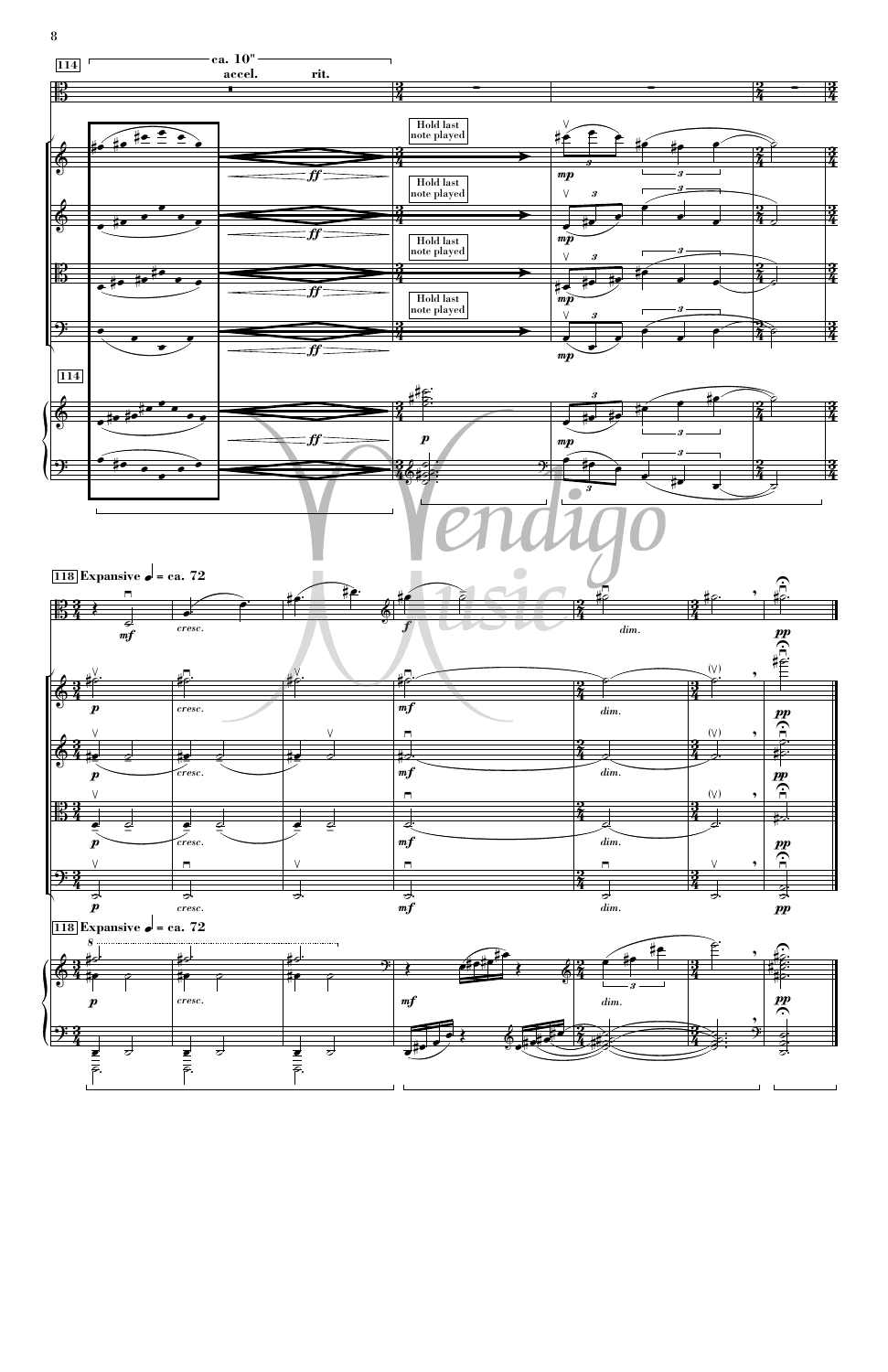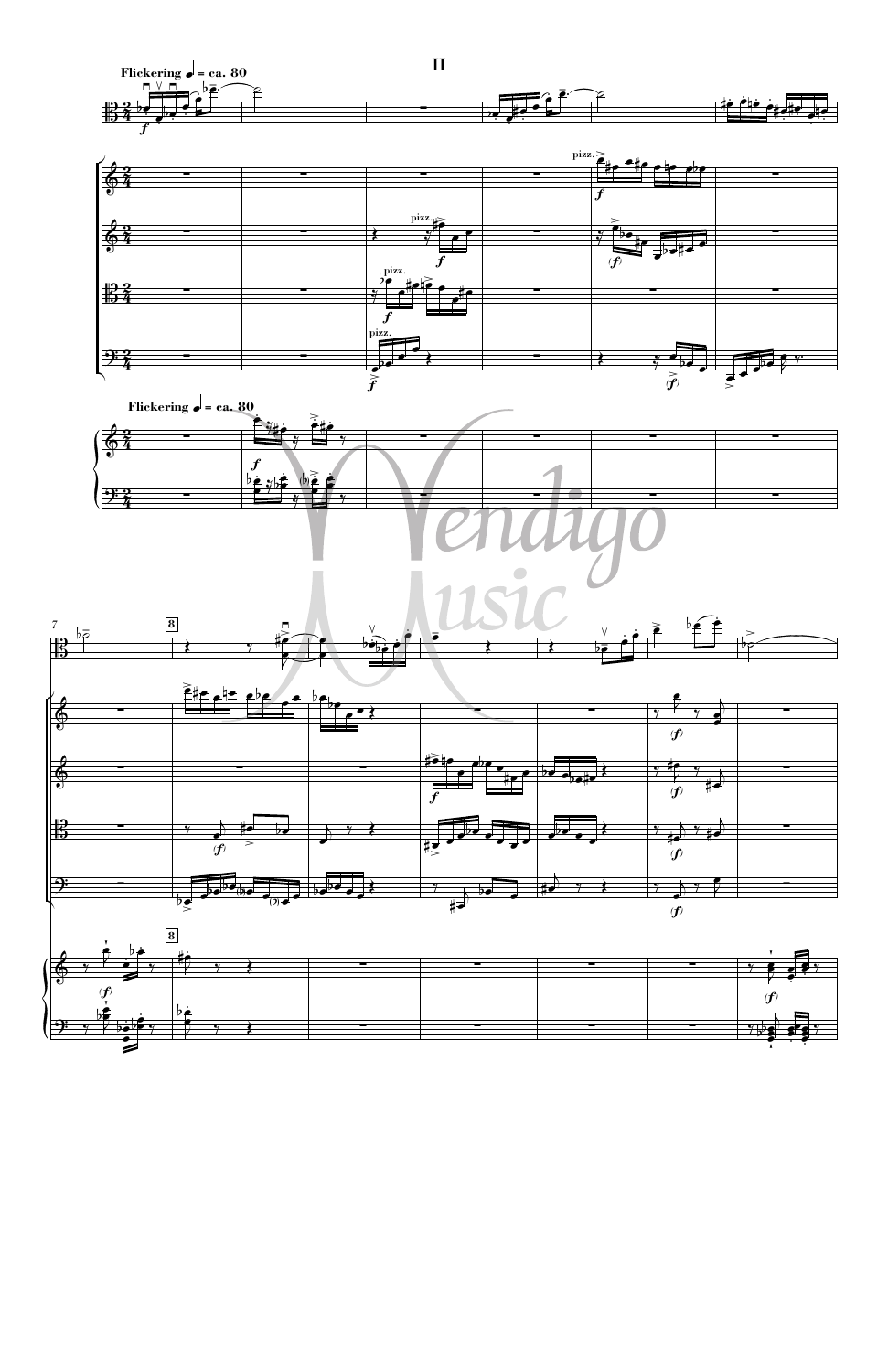![](_page_11_Figure_0.jpeg)

 ${\bf 10}$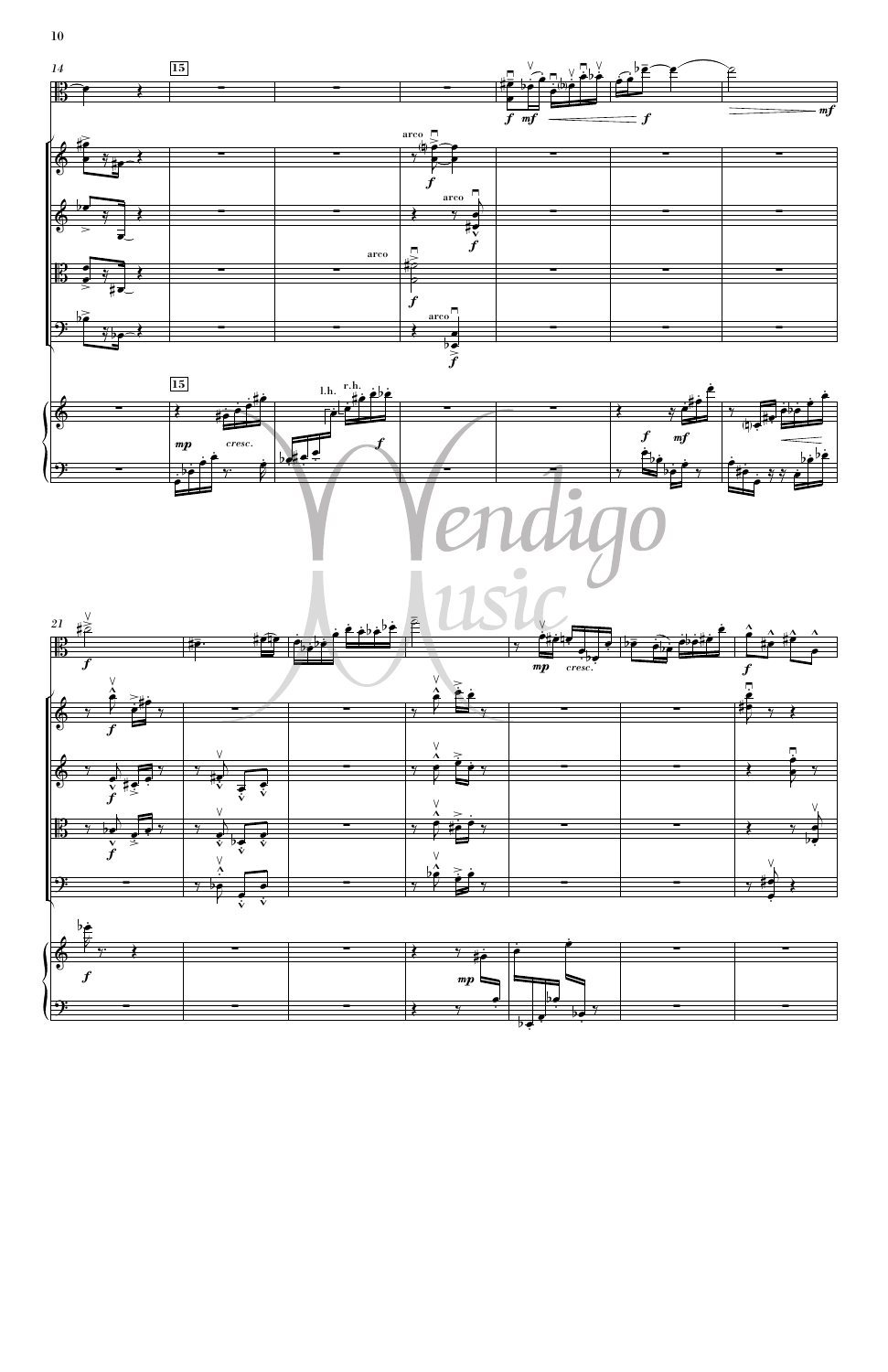![](_page_12_Figure_0.jpeg)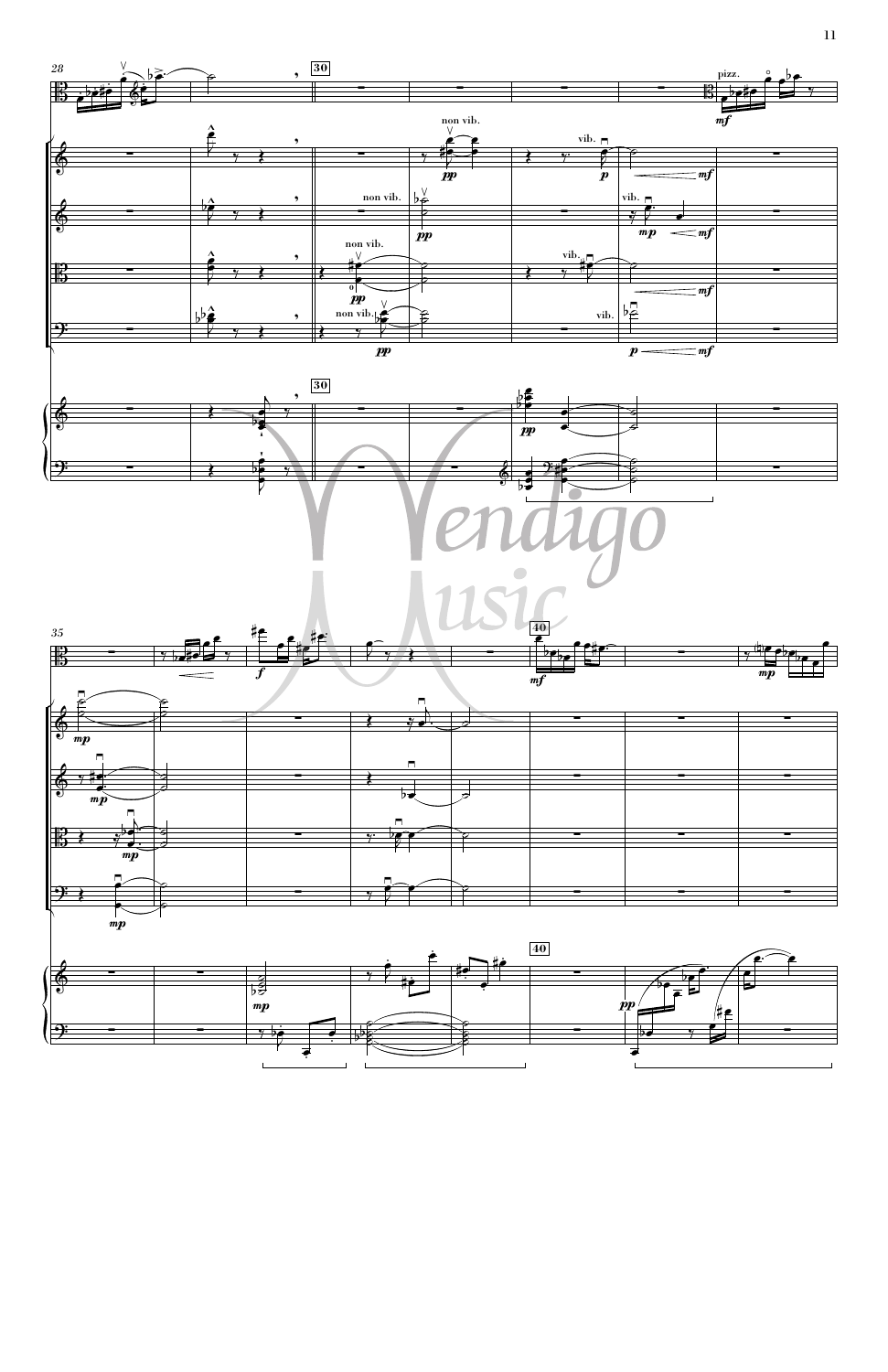![](_page_13_Figure_0.jpeg)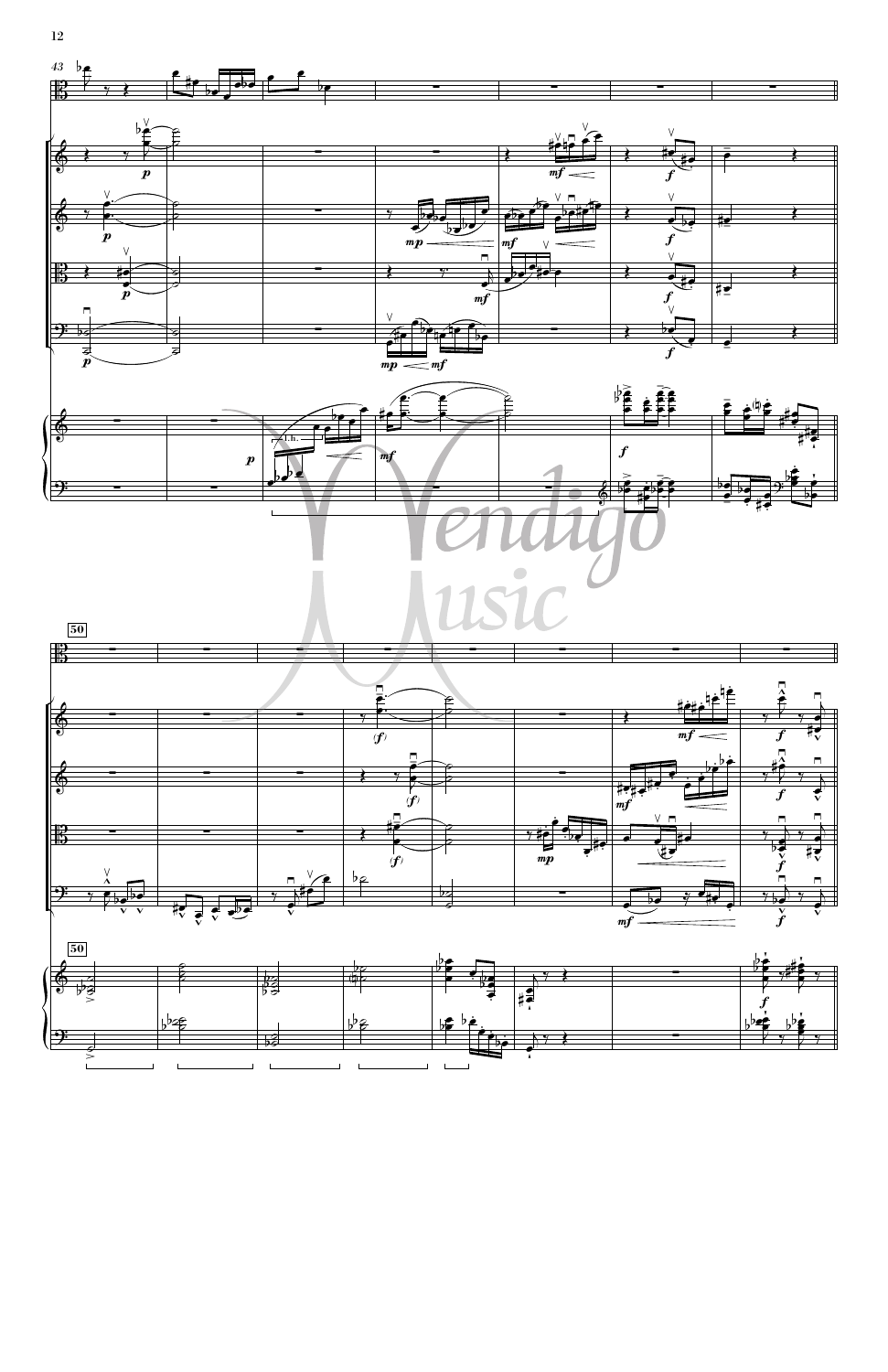![](_page_14_Figure_0.jpeg)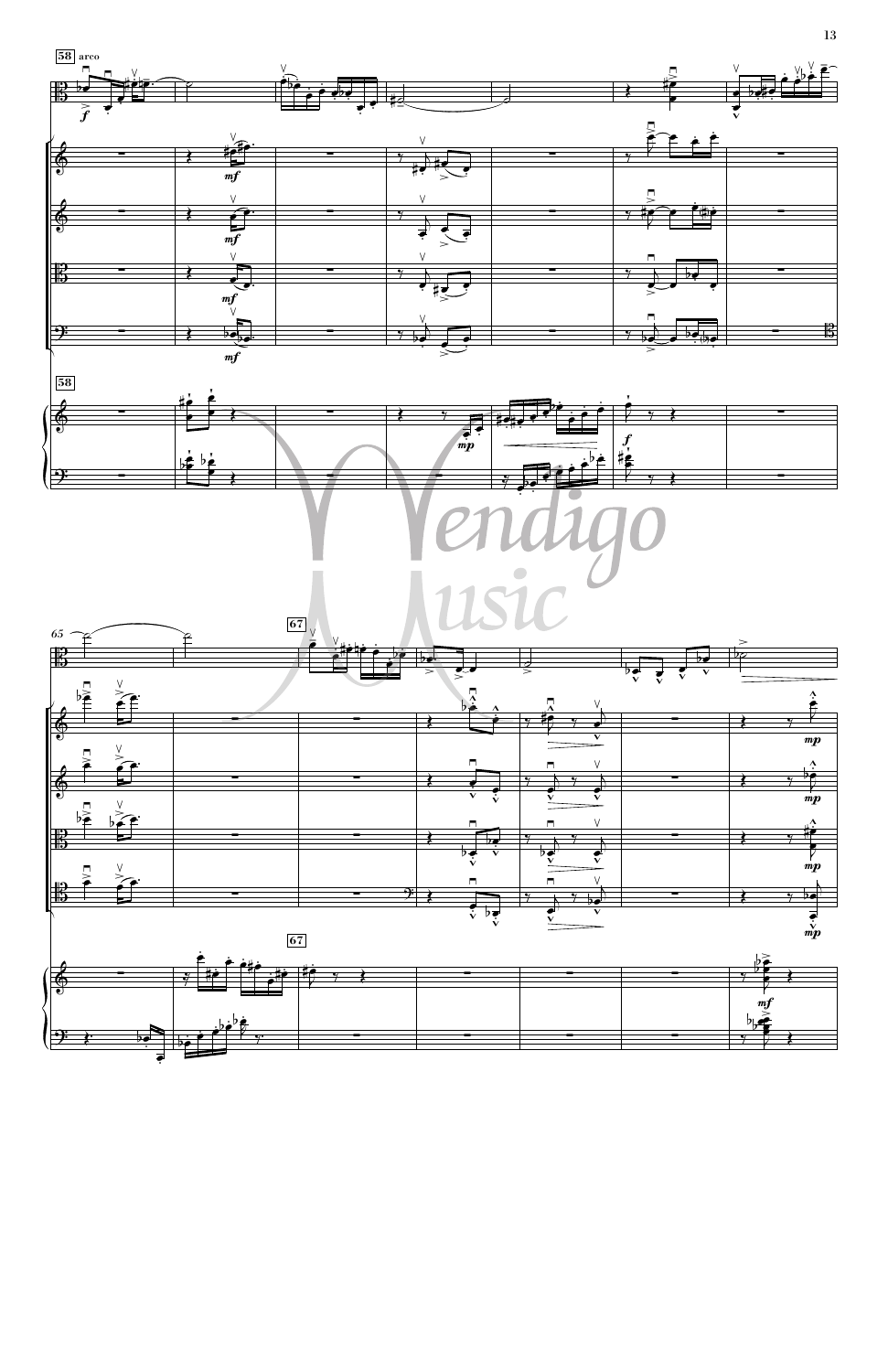![](_page_15_Figure_0.jpeg)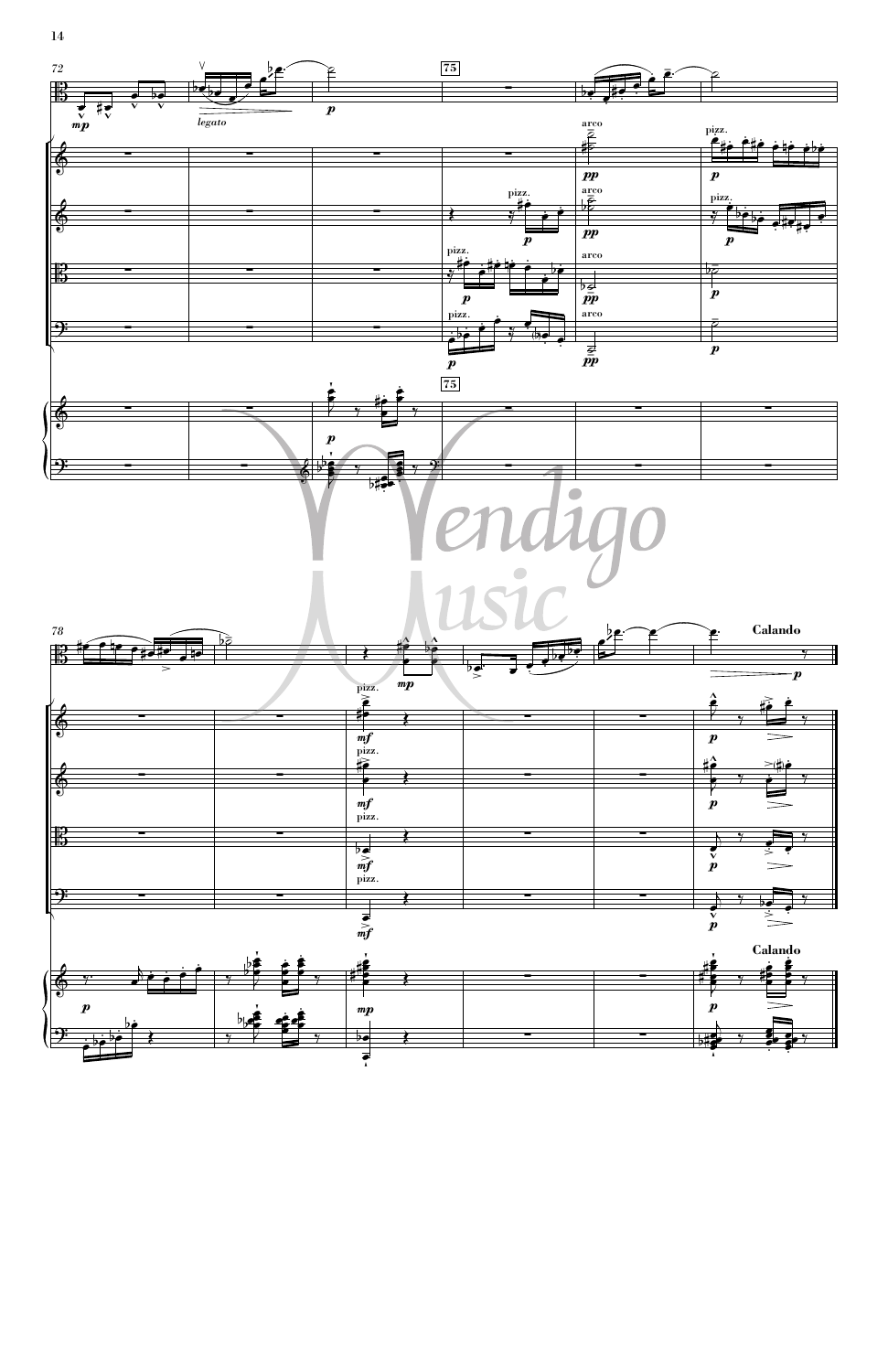![](_page_16_Figure_0.jpeg)

 $\prod$ 

 $15\,$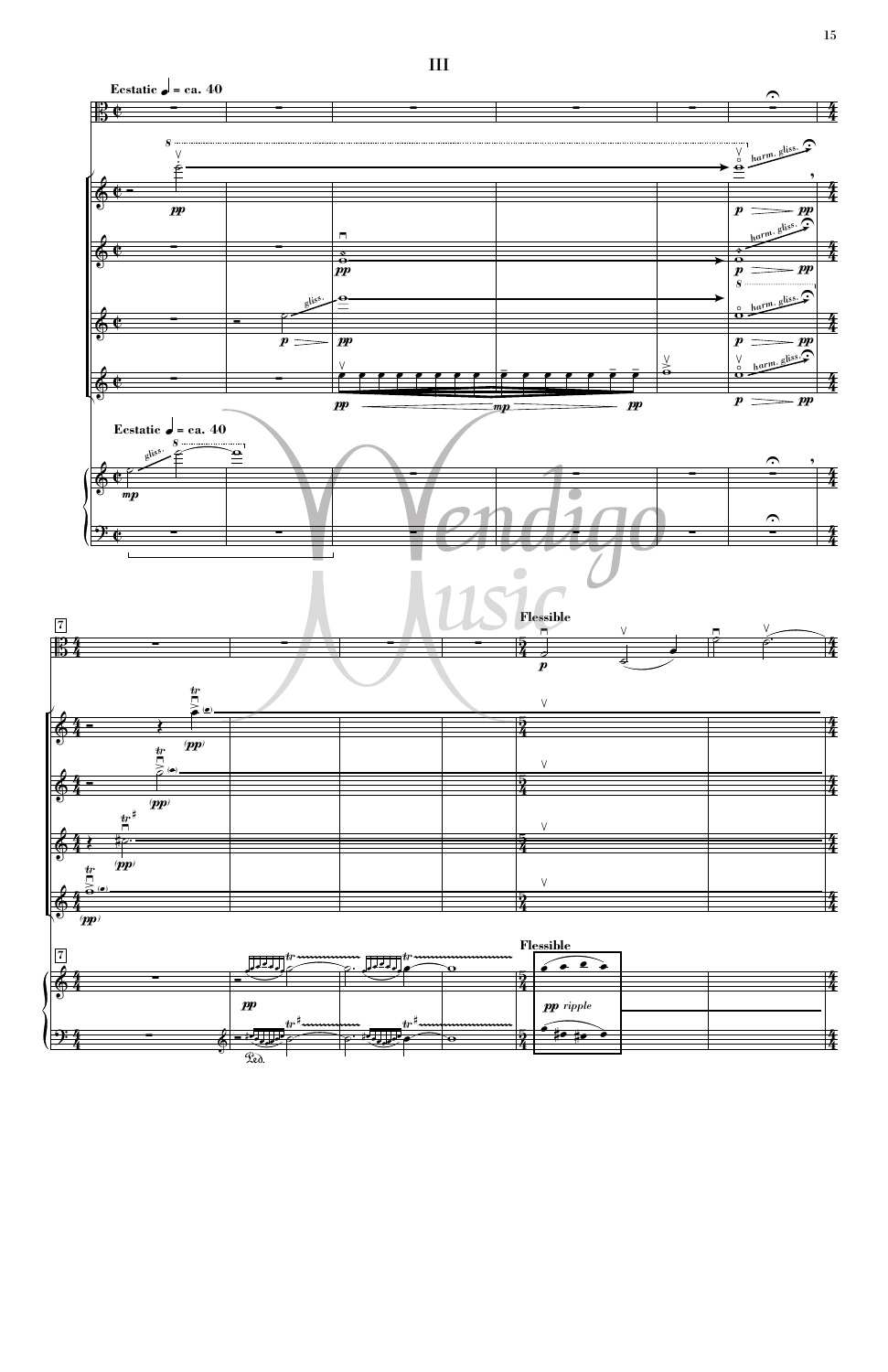![](_page_17_Figure_0.jpeg)

 ${\bf 16}$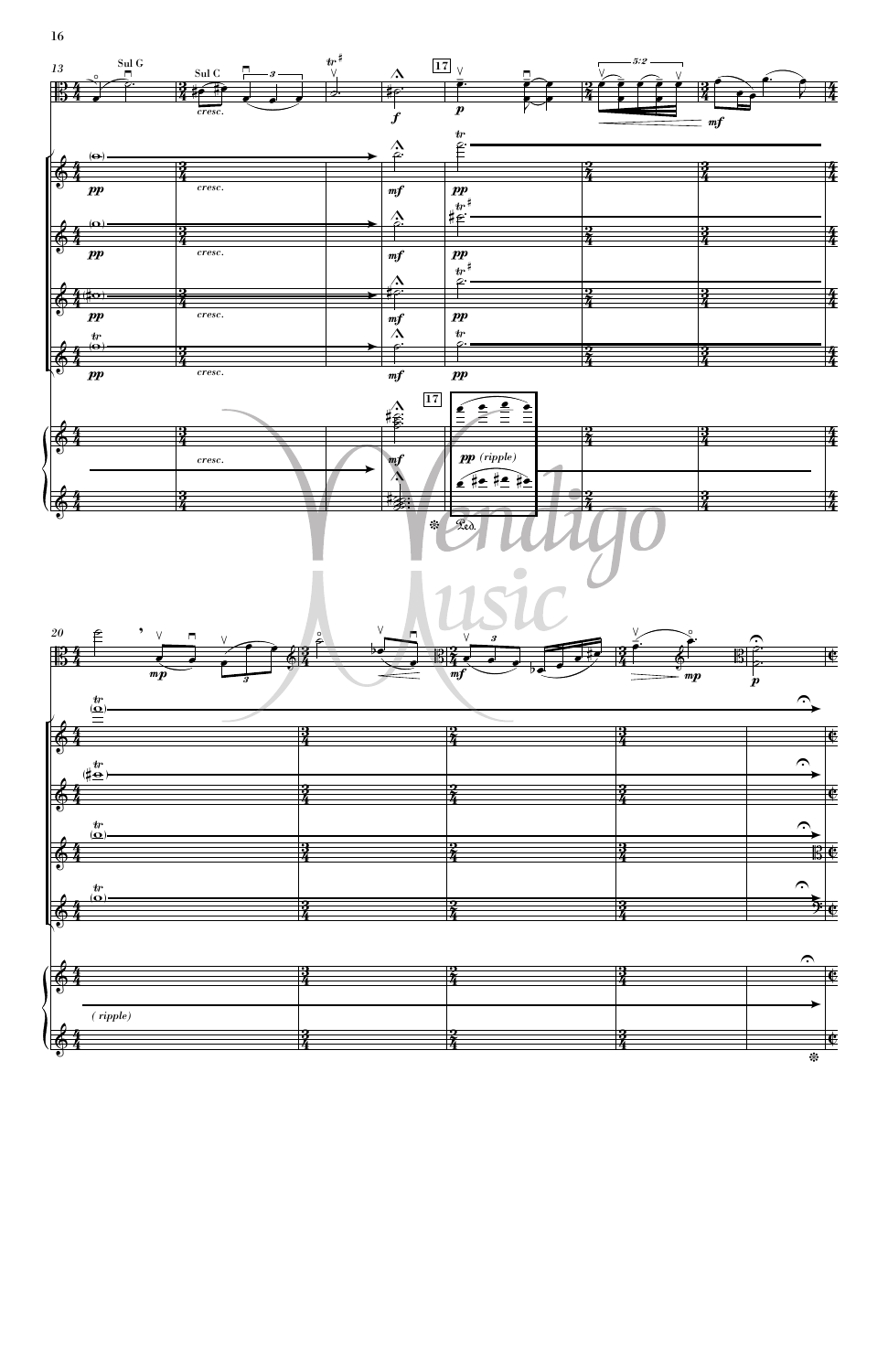![](_page_18_Figure_0.jpeg)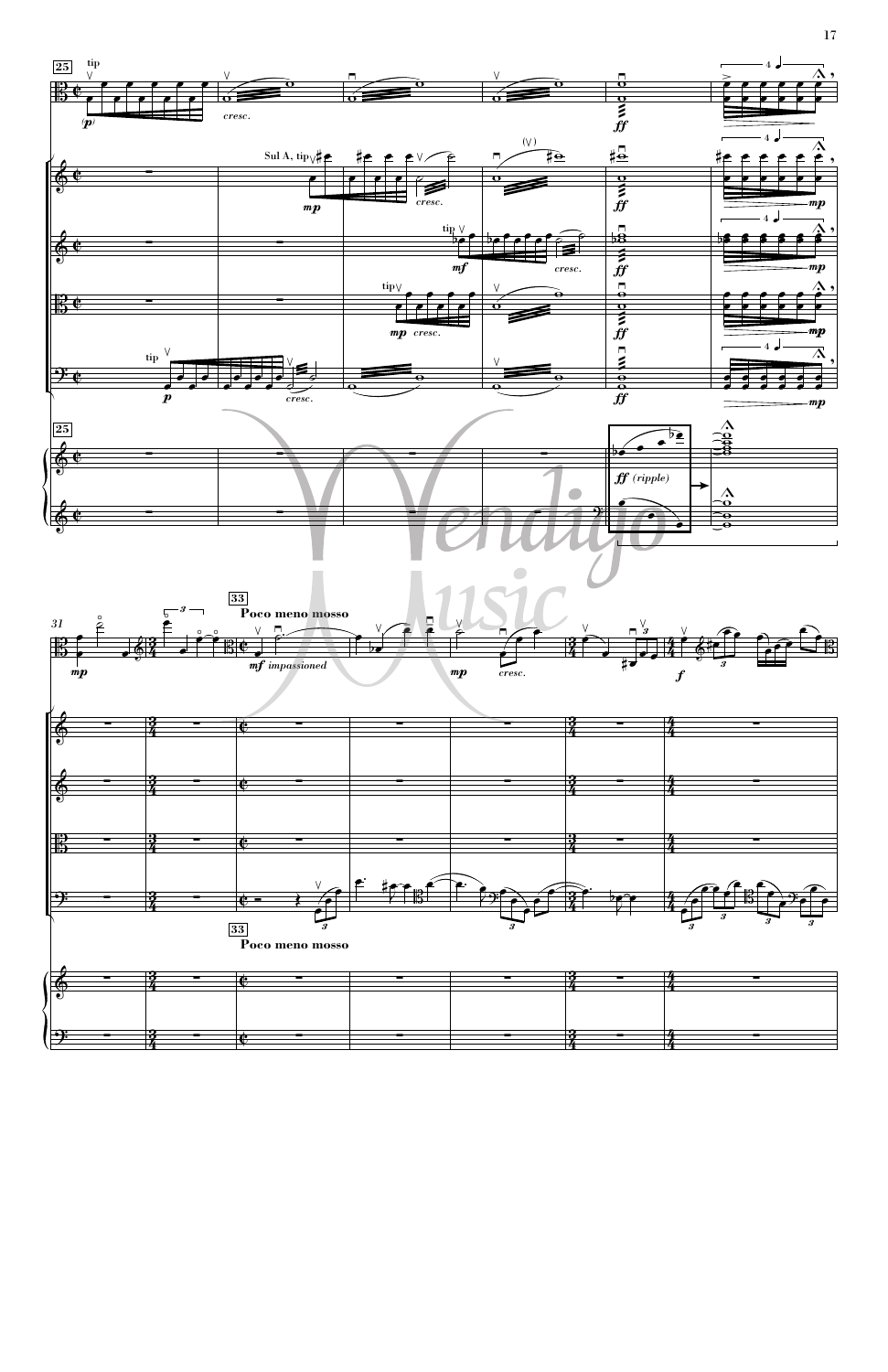![](_page_19_Figure_0.jpeg)

 $18\,$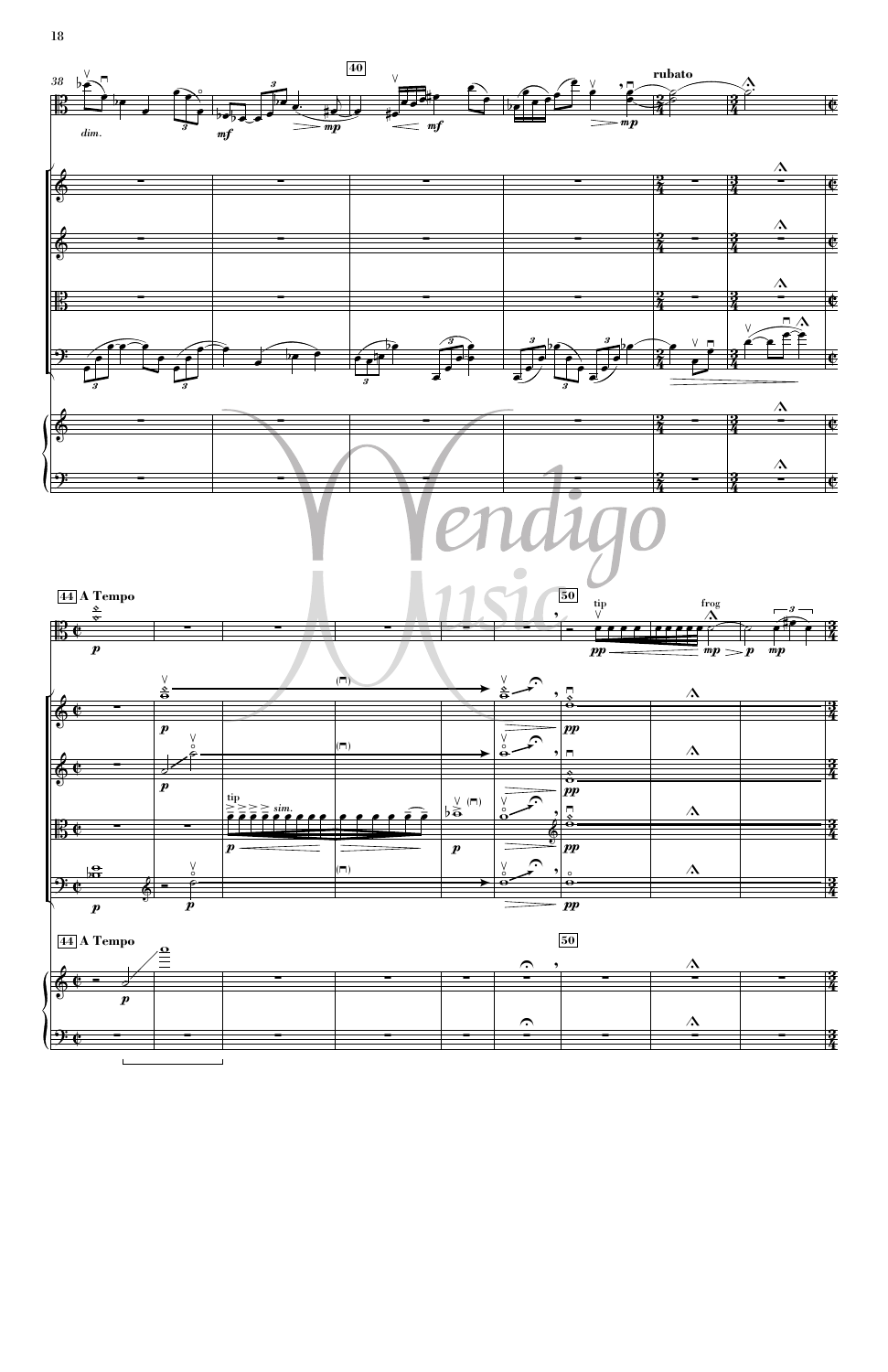![](_page_20_Figure_0.jpeg)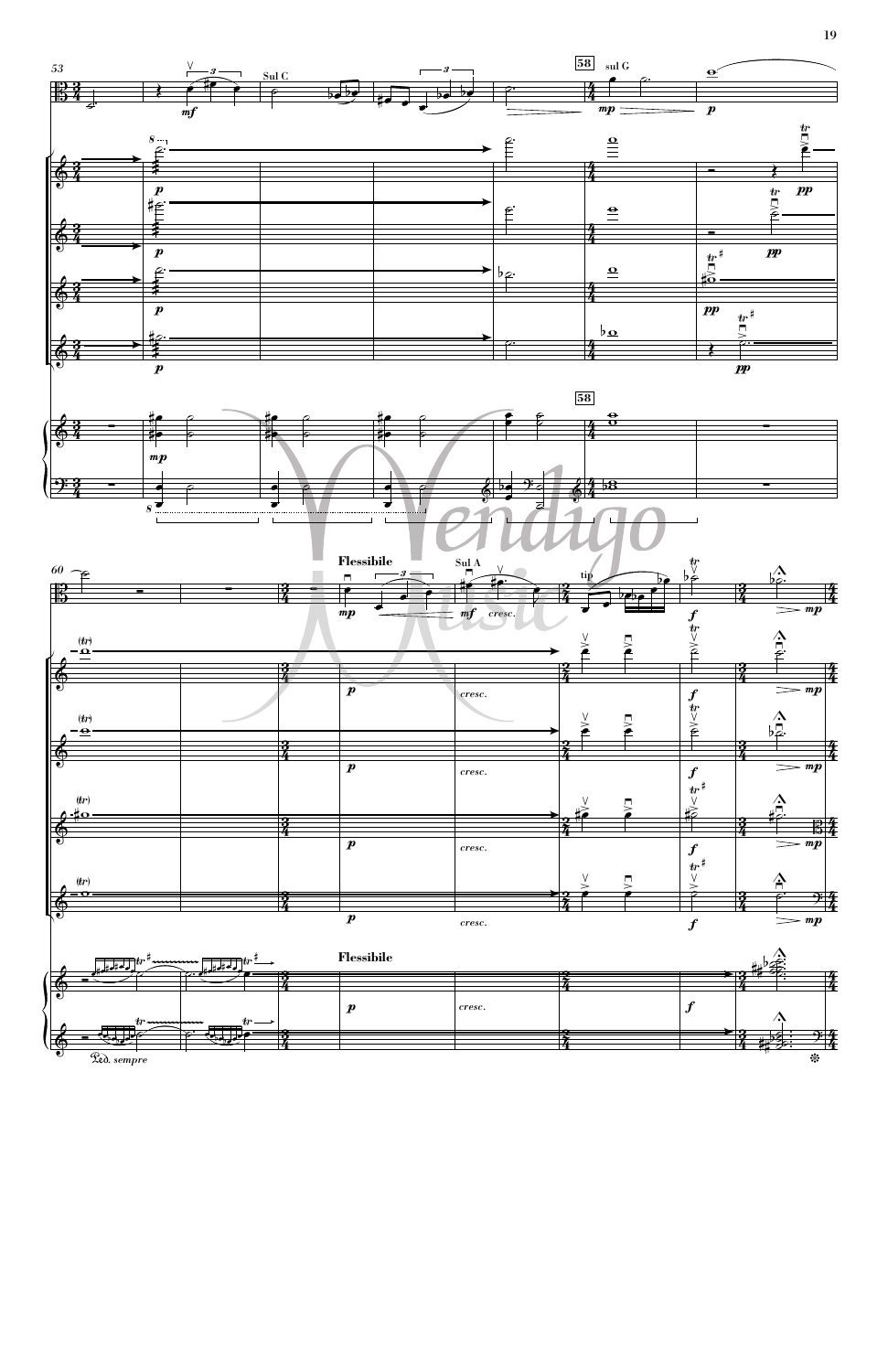![](_page_21_Figure_0.jpeg)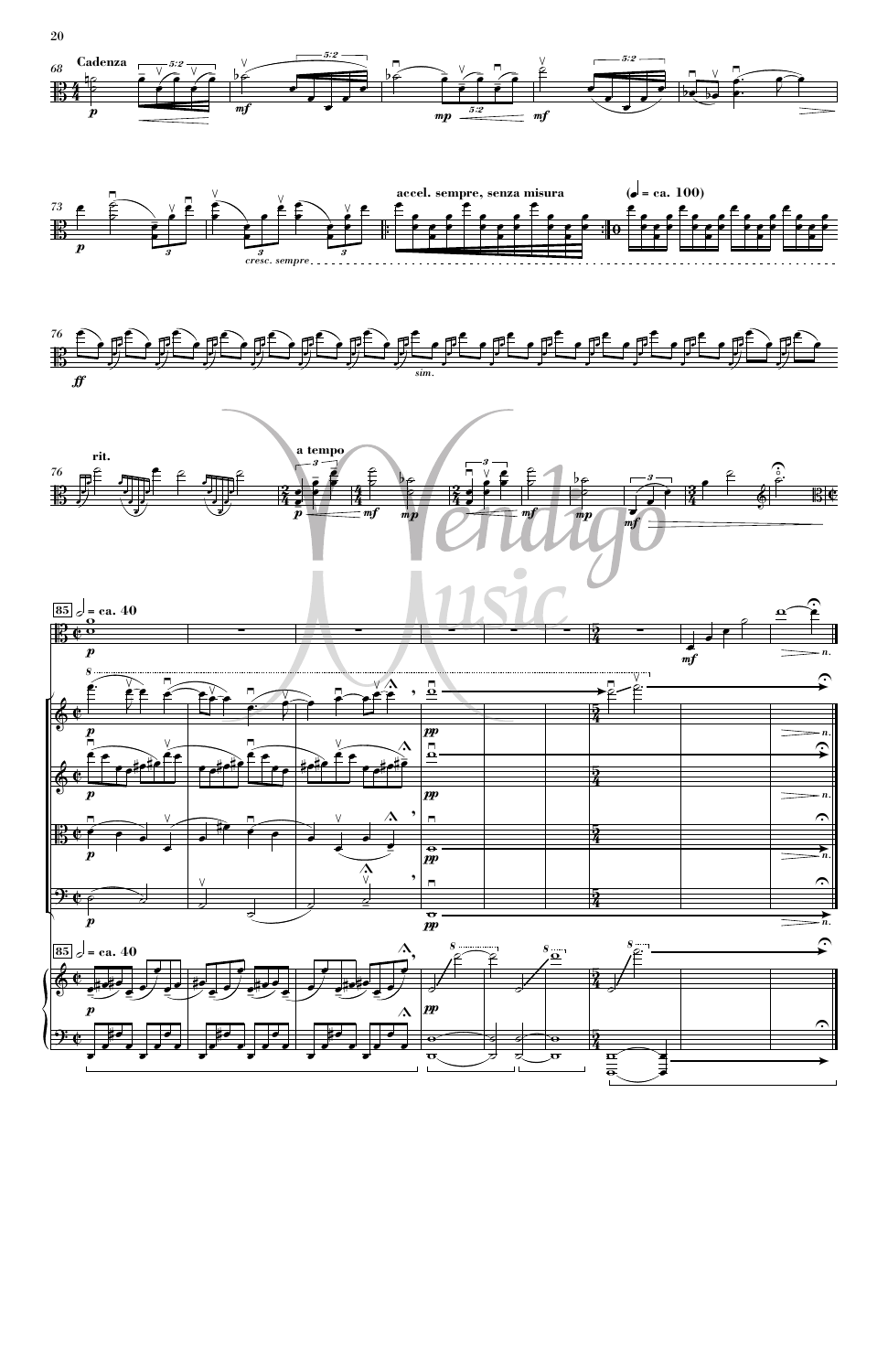![](_page_22_Figure_0.jpeg)

 $\overline{\mathbf{IV}}$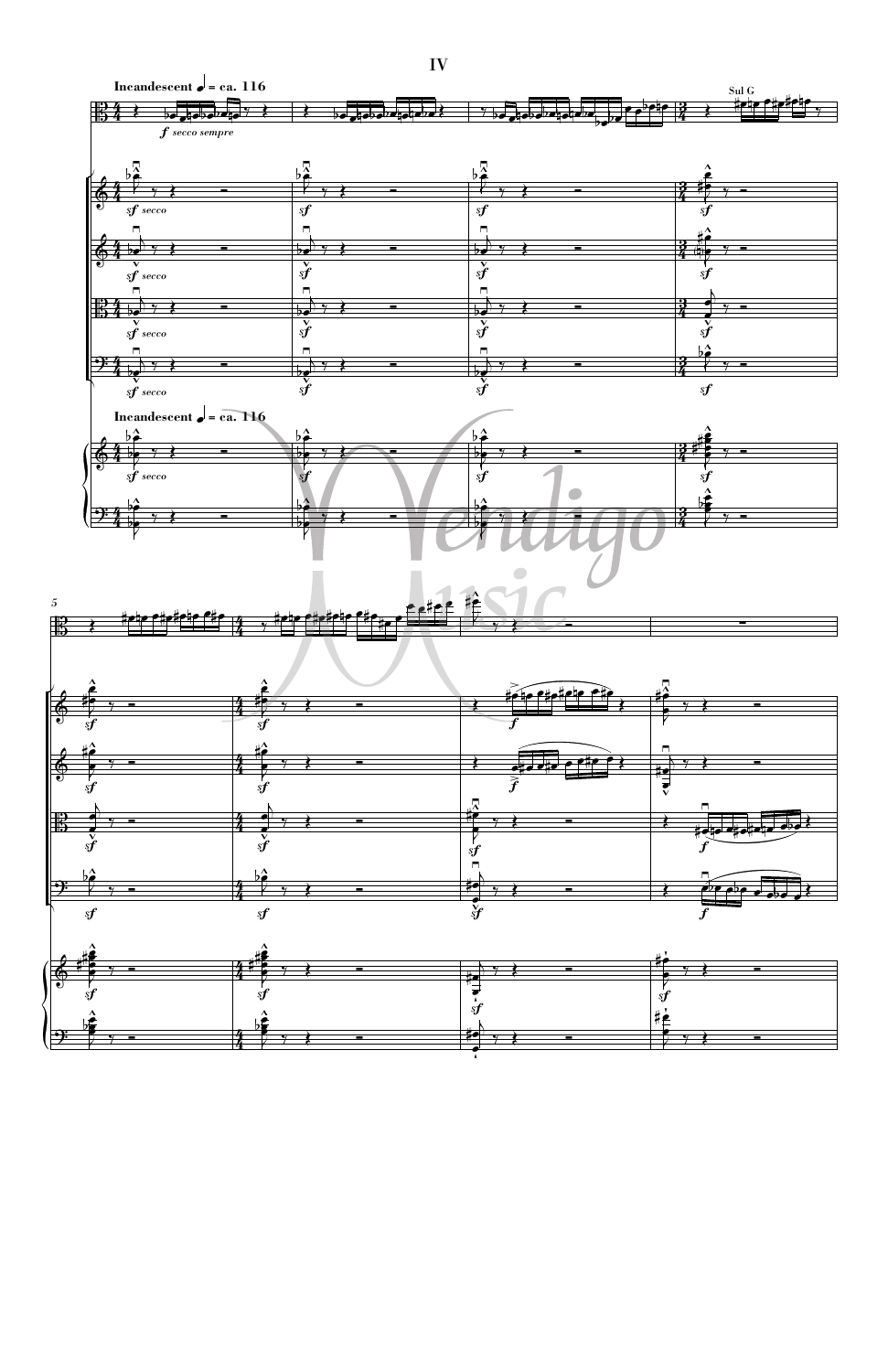![](_page_23_Figure_0.jpeg)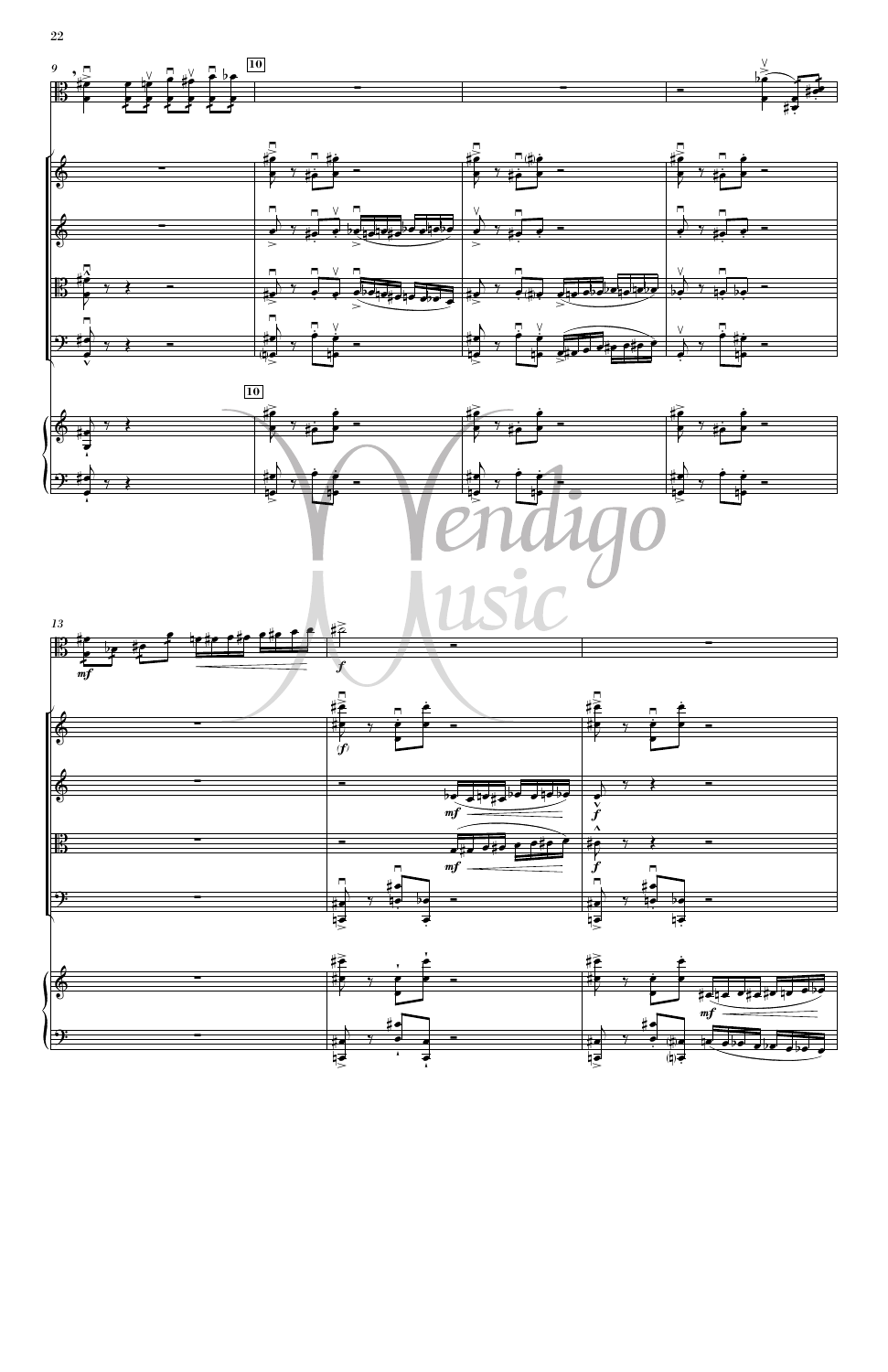![](_page_24_Figure_0.jpeg)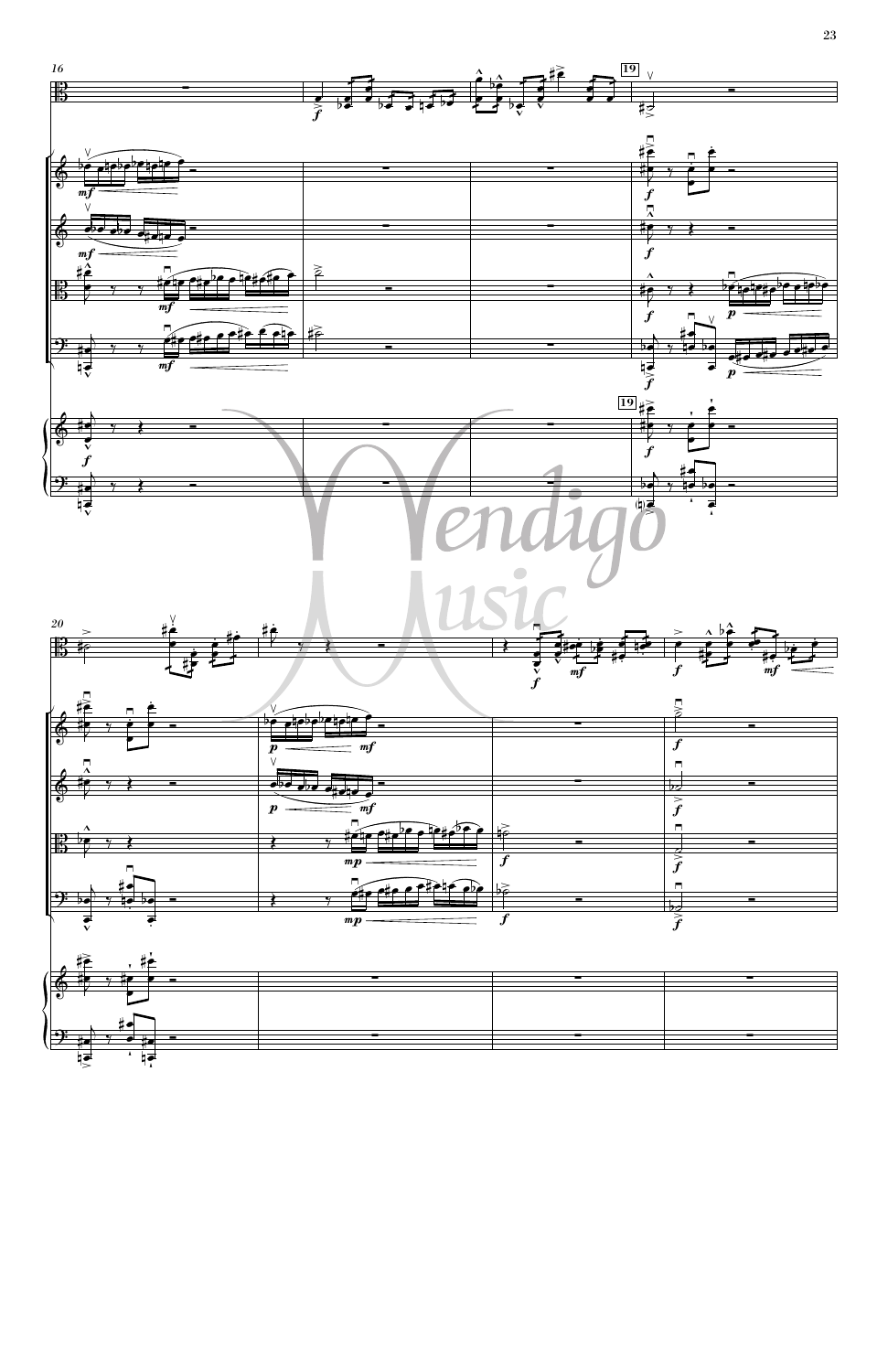![](_page_25_Figure_0.jpeg)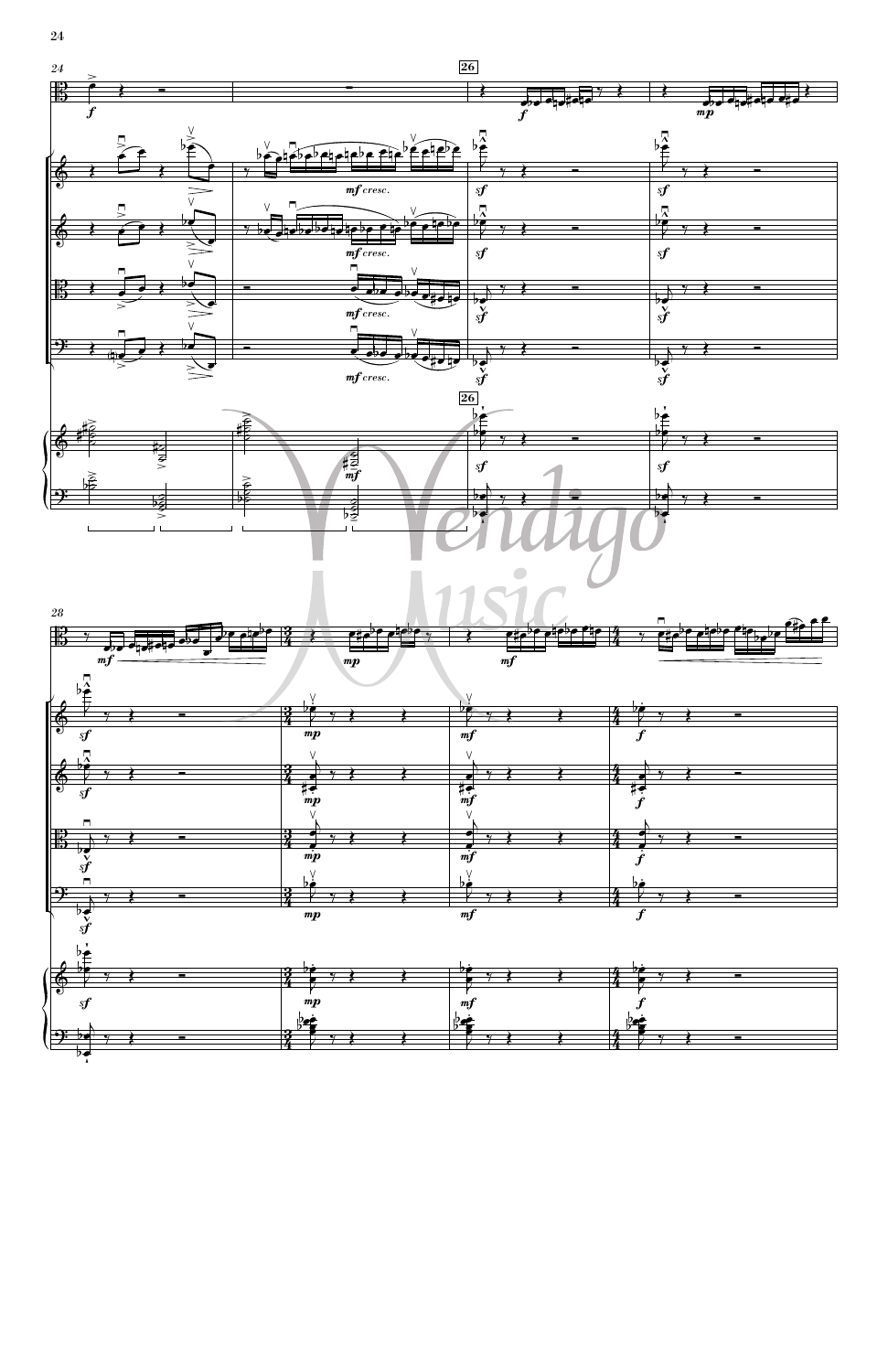![](_page_26_Figure_0.jpeg)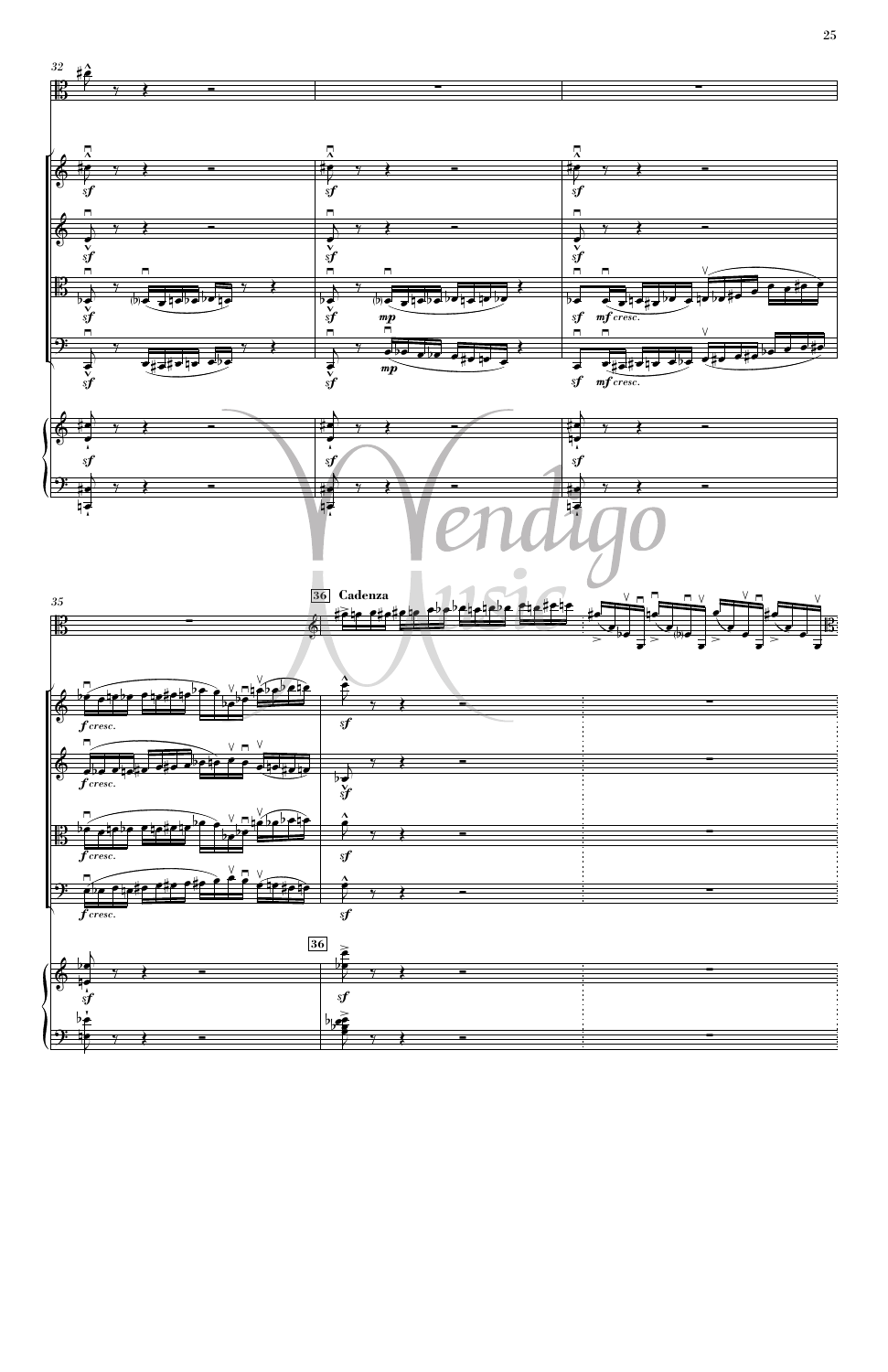![](_page_27_Figure_0.jpeg)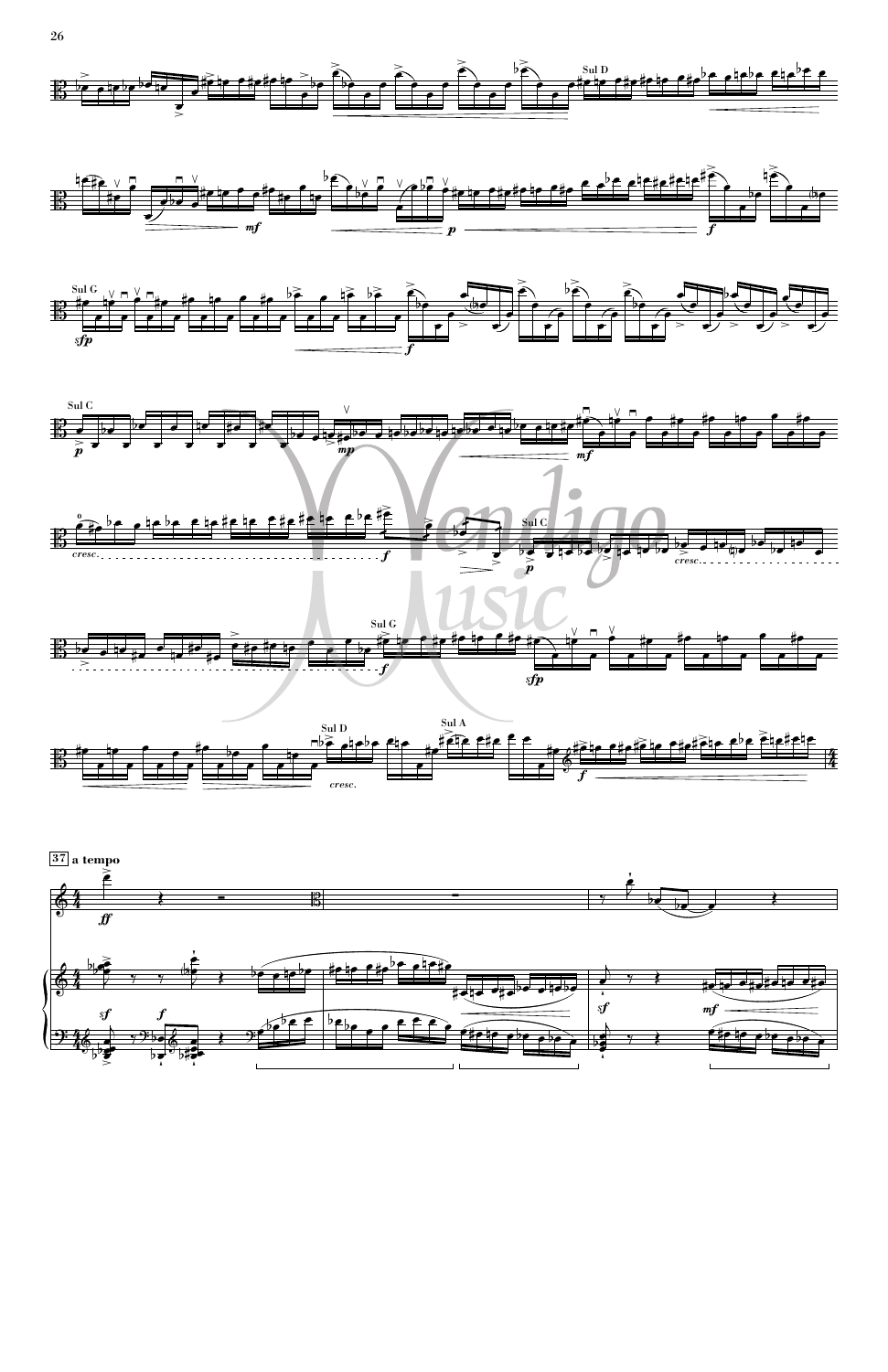![](_page_28_Figure_0.jpeg)

![](_page_28_Figure_1.jpeg)

![](_page_28_Figure_2.jpeg)

![](_page_28_Figure_3.jpeg)

 $50$ <u>o odotožo</u>  $\frac{1}{\sqrt{2}}$  $\mathbf{m} \mathbf{p}$  cresc. sf  $\frac{1}{\sqrt{2}}$  $rac{\textcolor{red}{\bullet}}{\textcolor{blue}{\bullet}}$  $\overline{\phantom{a}}$  $b\ddot{\zeta}$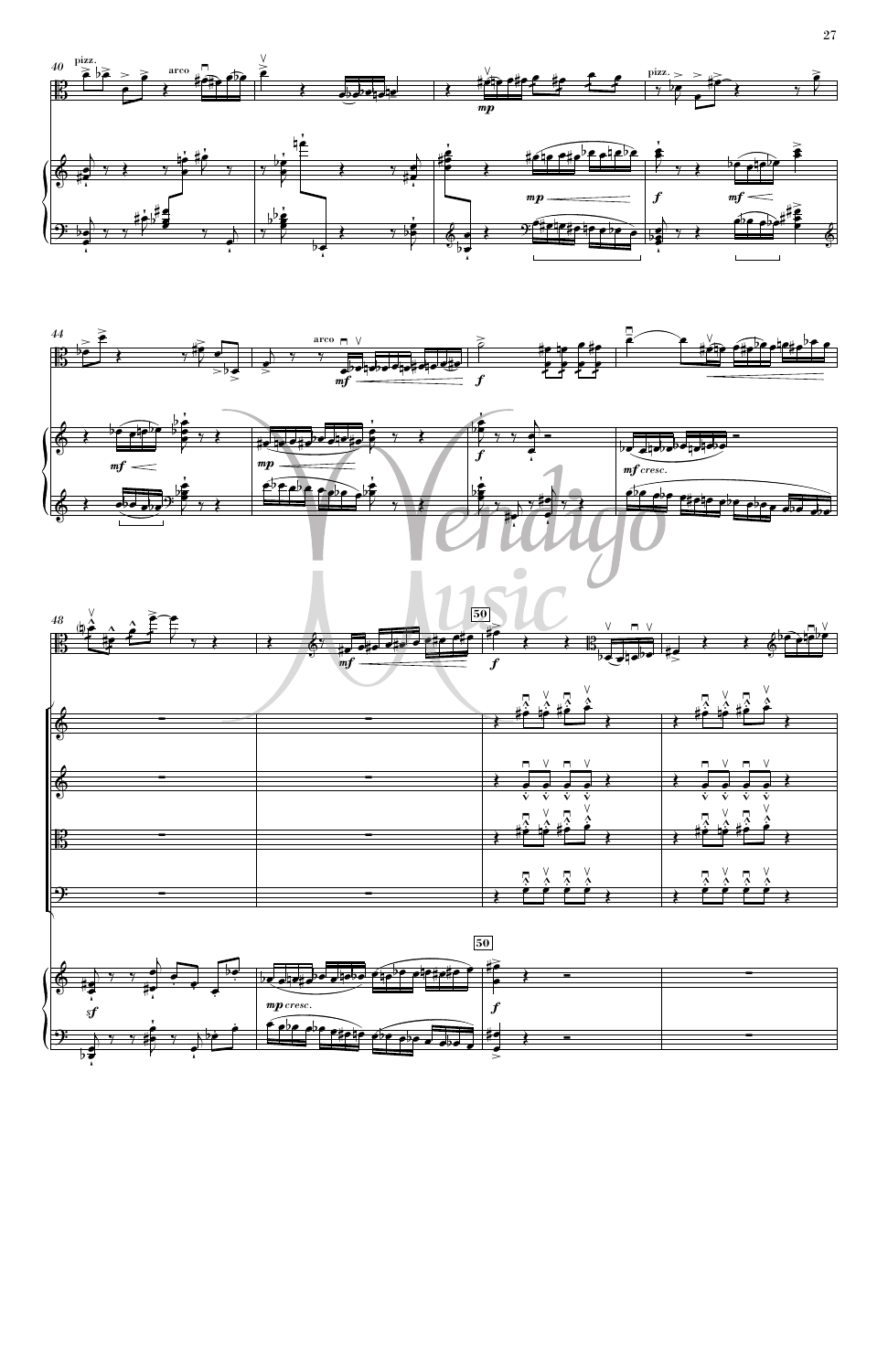![](_page_29_Figure_0.jpeg)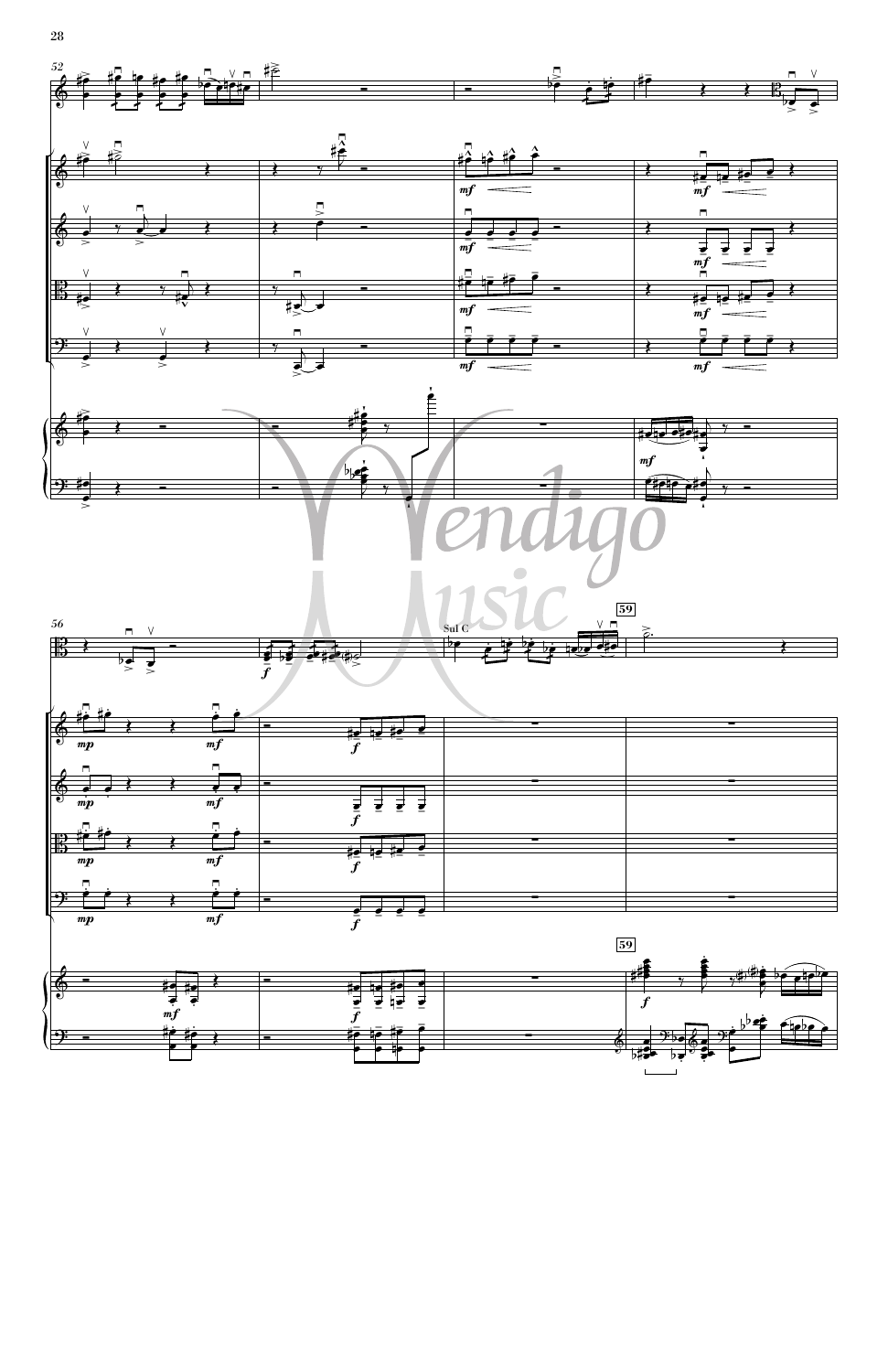![](_page_30_Figure_0.jpeg)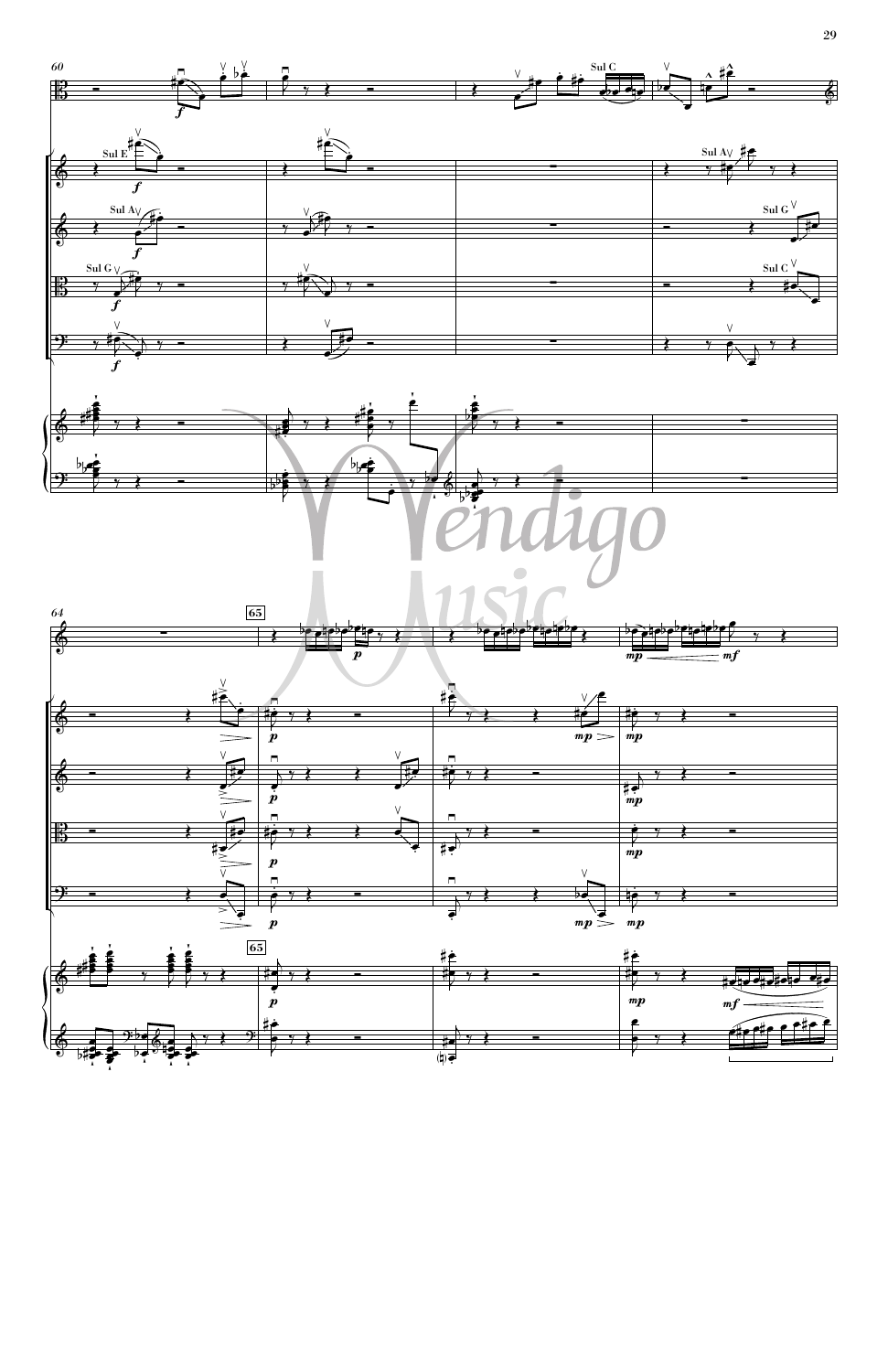![](_page_31_Figure_0.jpeg)